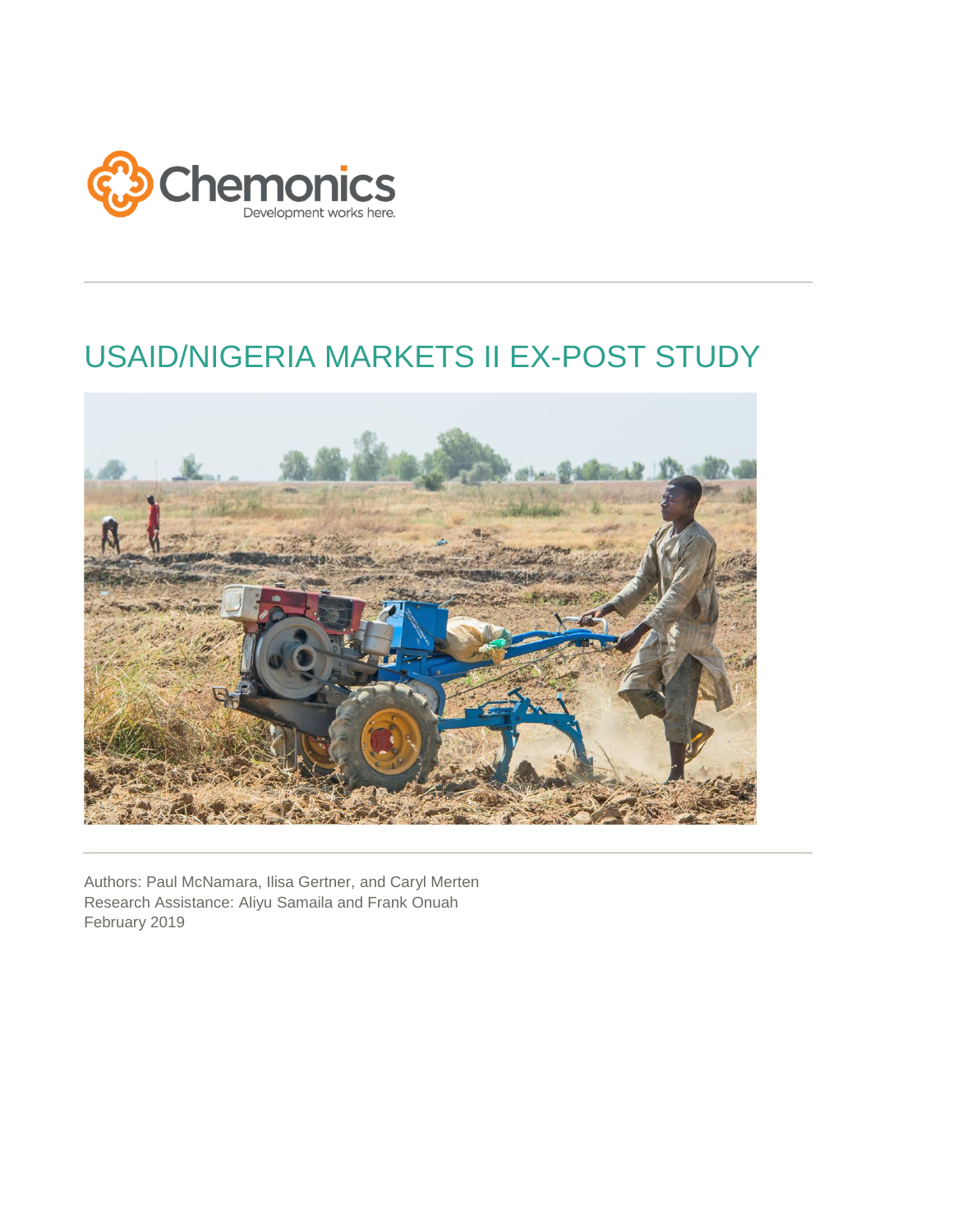# **CONTENTS**

| Increased Access to and Use of Technologies/Increased Human Capital 16 |
|------------------------------------------------------------------------|
|                                                                        |
|                                                                        |
|                                                                        |
|                                                                        |
|                                                                        |
|                                                                        |
|                                                                        |
|                                                                        |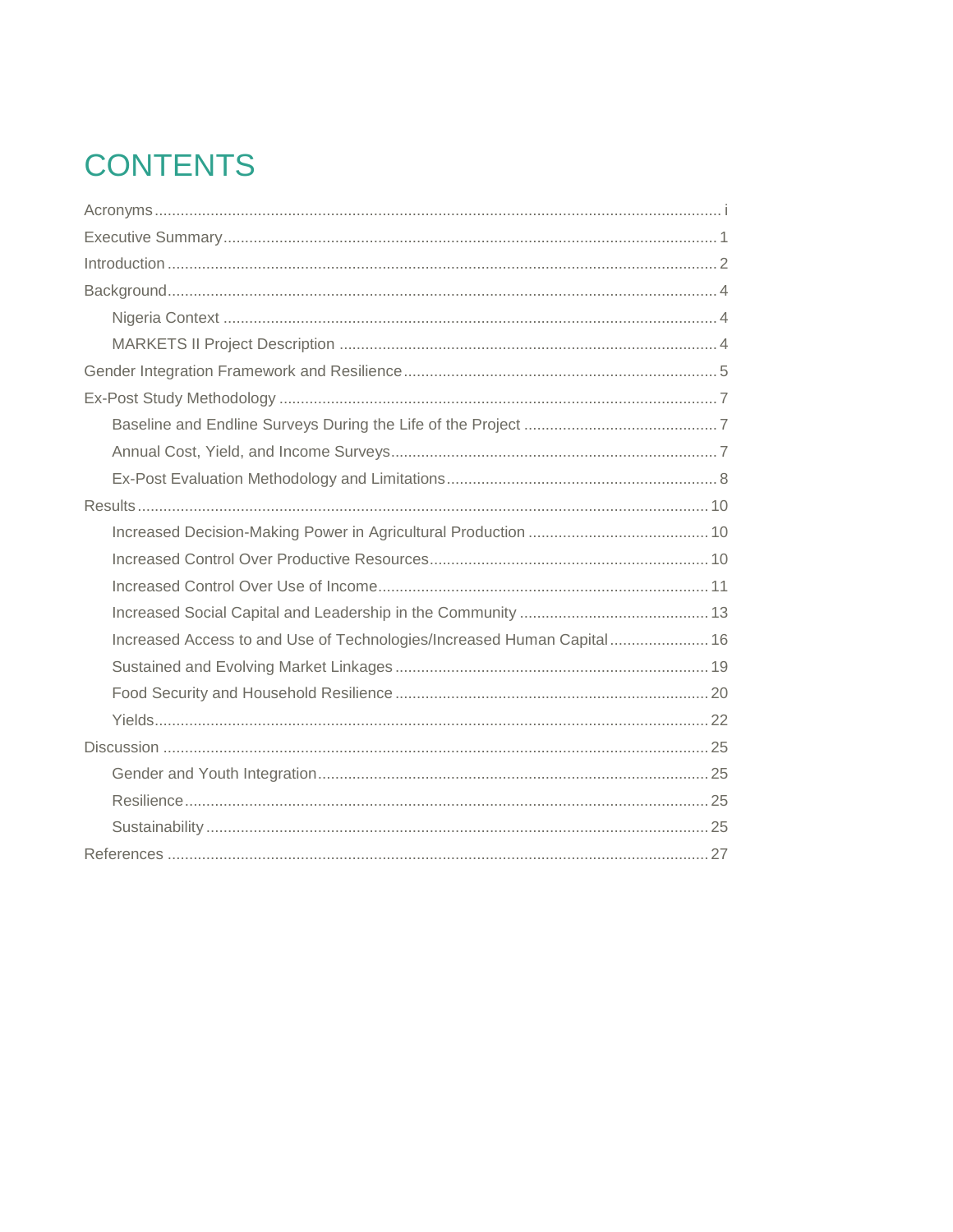# ACRONYMS

| <b>ADP</b>        | Agricultural Development Program                                         |
|-------------------|--------------------------------------------------------------------------|
| <b>CARI</b>       | Competitive African Rice Initiaitve                                      |
| <b>CYIS</b>       | cost, yield, and income survey                                           |
| <b>GIF</b>        | <b>Gender Integration Framework</b>                                      |
| <b>IITA</b>       | International Institute of Tropical Agriculture                          |
| <b>LAPO</b>       | Lift Above Poverty Organization                                          |
| LGA               | local government area                                                    |
| <b>MARKETS II</b> | Maximizing Agricultural Revenue and Key Enterprises in Targeted Sites II |
| M&E               | monitoring and evaluation                                                |
| MT/HA             | metric tons per hectare                                                  |
| <b>NIRSAL</b>     | Nigeria Incentive-Based Risk Sharing System for Agricultural Lending     |
| <b>WACOT</b>      | West African Cotton Company Limited                                      |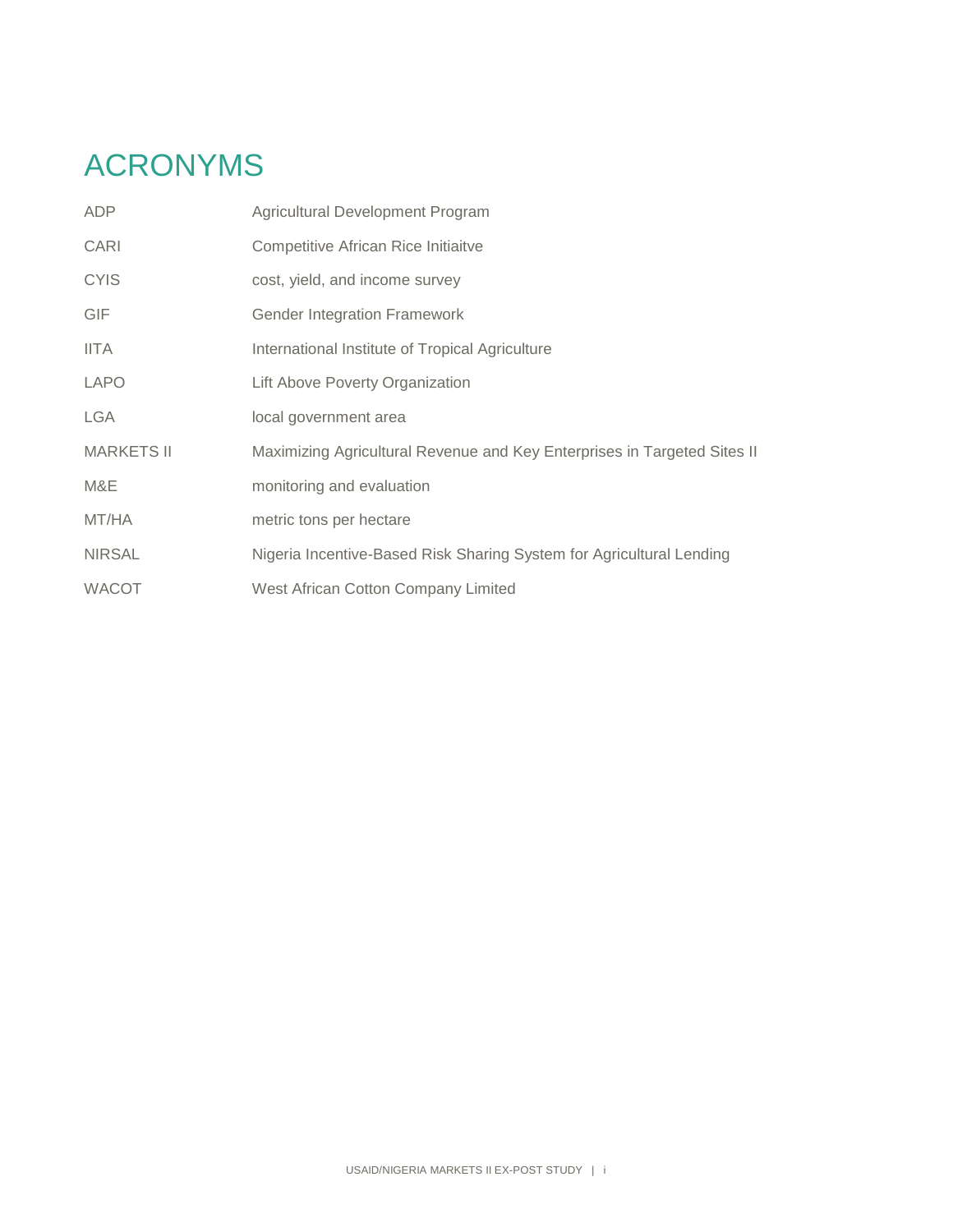## EXECUTIVE SUMMARY

This paper presents the findings of an ex-post study of USAID's Maximizing Agricultural Revenue and Key Enterprises in Targeted Sites II (MARKETS II) project in Nigeria. This \$64.9 million project facilitated business partnerships between smallholder farmers and end-buyers in the processing segment of seven value chains. Complementing MARKETS II's key strategy was its requirement that 50 percent of participants be women and 30 percent of participants be youth, along with its decision to reduce land-size requirements to increase inclusion and participation in agricultural markets.

A year after the project ended, Chemonics used a mixed-methods approach to assess post-project sustainability by reviewing monitoring and evaluation (M&E) data from 2012 to 2017, coupled with qualitative research in Nigeria among a small non-representative sampling of former beneficiaries, project stakeholders, and non-MARKETS II farmers. The ex-post objectives map the extent to which MARKETS II, a large-scale agriculture project, produced outcomes and impacts effecting smallholder farmer resiliency, with particular attention to women and youth; demonstrated gender and youth integration; and sustained activities more than one year after project end. In conducting the assessment through the lens of Feed the Future's Gender Integration Framework (GIF), coupled with absorptive and adoptive resilience capacities like food security, productive assets, agricultural practices, financial assets, and market linkages, Chemonics identified smallholder farmer, women, and youth improvements across five capitals (human, financial, physical, natural, and social).

For the qualitative component, we facilitated 18 focus groups and 12 key informant interviews with farmer associations, extension agents, processors, and service providers in former project areas one year after project closure. Former MARKETS II technical staff selected and conducted the focus groups and key informant interviews. Therefore, there may be a perception that selected farmers and key informants were high-performing during MARKETS II. Due to time, resource, and security limitations, we only conducted on-site interviews in Kano and Kebbi, and we had to shift to phone interviews for Benue and Kaduna.

Our qualitative research revealed that MARKETS II's beneficiaries continue to employ improved agronomic practices and have maintained or evolved market linkages. Women are expanding agricultural activities and diversifying business opportunities. Youth are investing in themselves, staying in rural areas, and creating niche business opportunities along the value chain, spreading technology and providing extension services. Sustained and evolving market linkages continue, and competition has built demand — three major rice processors now buy from Kebbi state, as opposed to just one prior to the project — and business-minded farmers sell within outgrower schemes and to the open market, depending on profitability. This research provides valuable information about sustained practices and activities one year after closeout of a large-scale USAID agriculture project.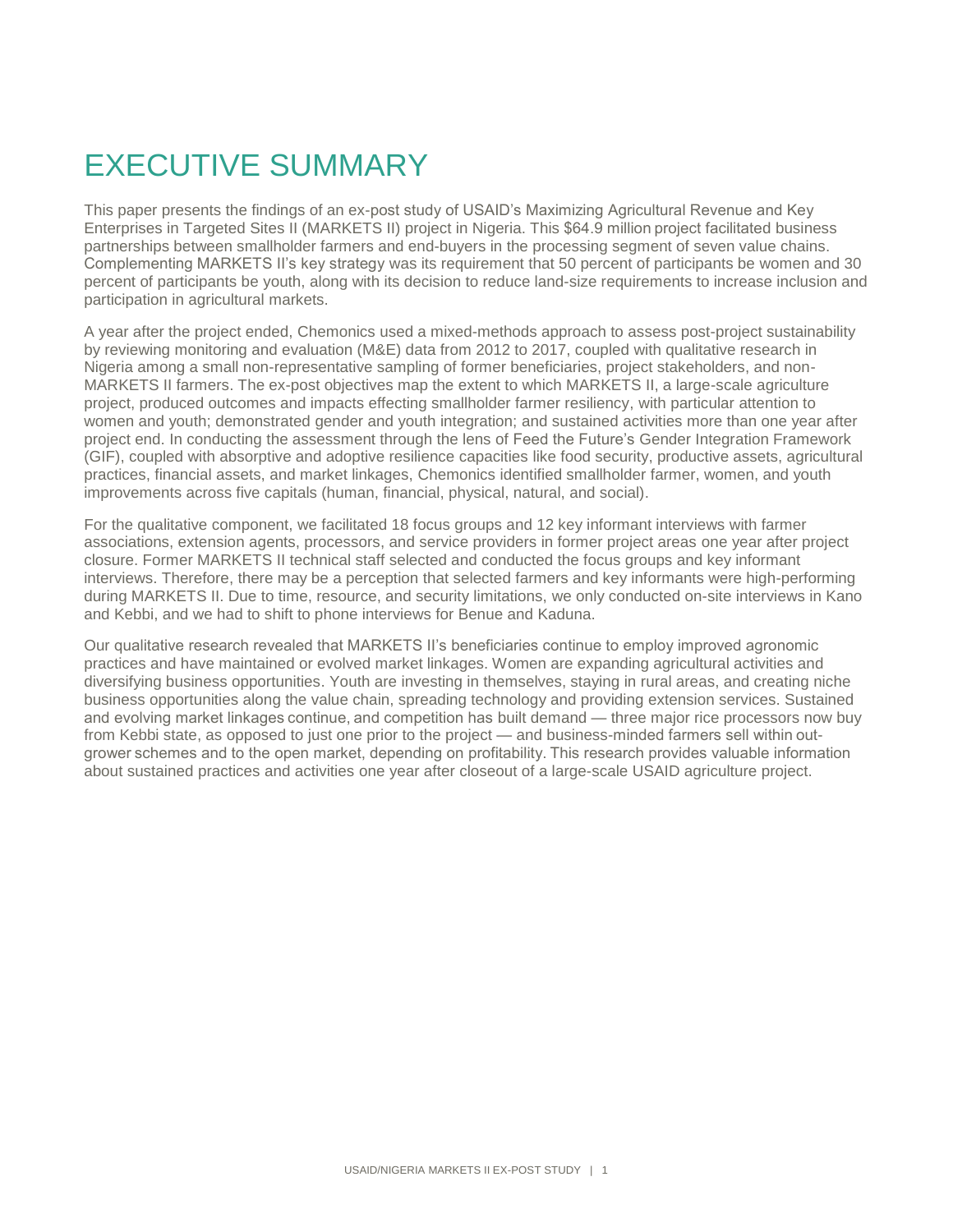## INTRODUCTION

This report assesses the interrelated objectives of female and youth integration in agriculture, smallholder farmer resilience, and sustainability of improved agronomic practices and market linkages from the perspective of USAID/Nigeria's Agricultural Transformation Program's \$64.9 million flagship project — MARKETS II. This fiveyear, demand-driven agriculture market systems facilitation project took place in 26 Nigerian states (see Exhibit 1, next page). A year after the project ended, Chemonics evaluated MARKETS II's approach, drawing from life-ofproject M&E data analyses, in-country key informant interviews, and focus-group discussions with former beneficiaries and stakeholders. This study highlights the results of our quantitative and qualitative findings, and demonstrates the key practices, market linkages, and increased incomes that beneficiaries continue to employ and derive from the project one year after MARKETS II closed.

Decades of value-chain research show that focusing on gender issues and investing in female farmers can increase production and productivity; expedite innovation adoption rates; raise household incomes; and lead to significant improvements in child health, nutrition, and education levels (Rozel Farnworth, 2011); (Ashby, et al., 2009); (Rubin, Manfre, & Nichols Barret, 2009); (Chicago Council, 2011). It is also necessary to increase women's asset ownership, boost women's household decision-making, and improve rural producer organizations' capacity to represent women's interests to ensure women develop and maintain presence across value chains (Rozel Farnworth, 2011); (Chicago Council, 2011). Focusing on youth as future farmers and off-farm service providers is also important because rural economic growth depends on agricultural development as well as youth serving as key contributors for improved natural resource management (Chicago Council, 2011); (IFAD, 2011).

Agricultural growth integrating women, youth, and resilient sustainable agricultural systems require their use of, and benefit from, improved technologies and practices. This study uses USAID's definition of resilience: "the ability of people, households, communities, countries, and systems to mitigate, adapt to, and recover from shocks and stresses in a manner that reduces chronic vulnerability and facilitates inclusive growth" (USAID, 2013). We combine this definition with absorptive and adoptive resilience capacities, such as food security, productive assets, agricultural practices, financial assets, and market linkages. The American Journal of Evaluation notes that sustainability is achieved when the outcomes and impacts of an approach are maintained or expanded after the end of the project and withdrawal of project funding. In this sense, sustainability includes continued program activities, continued measured benefits for beneficiaries, and maintained market system capacity (Scheirer, 2005). Adapting Hartmann and Linn's definition, scalability is defined as the potential to expand, adapt, and sustain successful interventions over time to reach a greater number of people (Hartmann & Linn, 2008).

Smaller-scale agriculture projects have shown the possibility to link smallholder farmers, including marginalized groups like women, to modern integrated markets (Devaux, Torero, Donovan, & Horton, 2016). However, despite countries' interests in integrating small-scale farmers, gender considerations, and youth into resilient and sustainable agriculture, there is no evidence mapping the experiences of large-scale projects. This report provides this mapping to determine the extent to which MARKETS II effected smallholder farmer resiliency, with particular attention to women and youth; demonstrated gender and youth integration; and sustained activities more than one year after project end.

In the sections below, we describe the Nigerian context in which MARKETS II operated and detail our project implementation. We also provide a brief discussion of Feed the Future's GIF and project resilience. Then, we present the methodology and limitations of this ex-post evaluation and briefly describe the methodologies used for MARKETS II's baseline; endline; and cost, yield, and income surveys (CYIS), which form the basis of our quantitative analysis. Our results section presents the ex-post's quantitative and qualitative analysis. The final section provides summary discussions of gender and youth, resilience, and sustainability.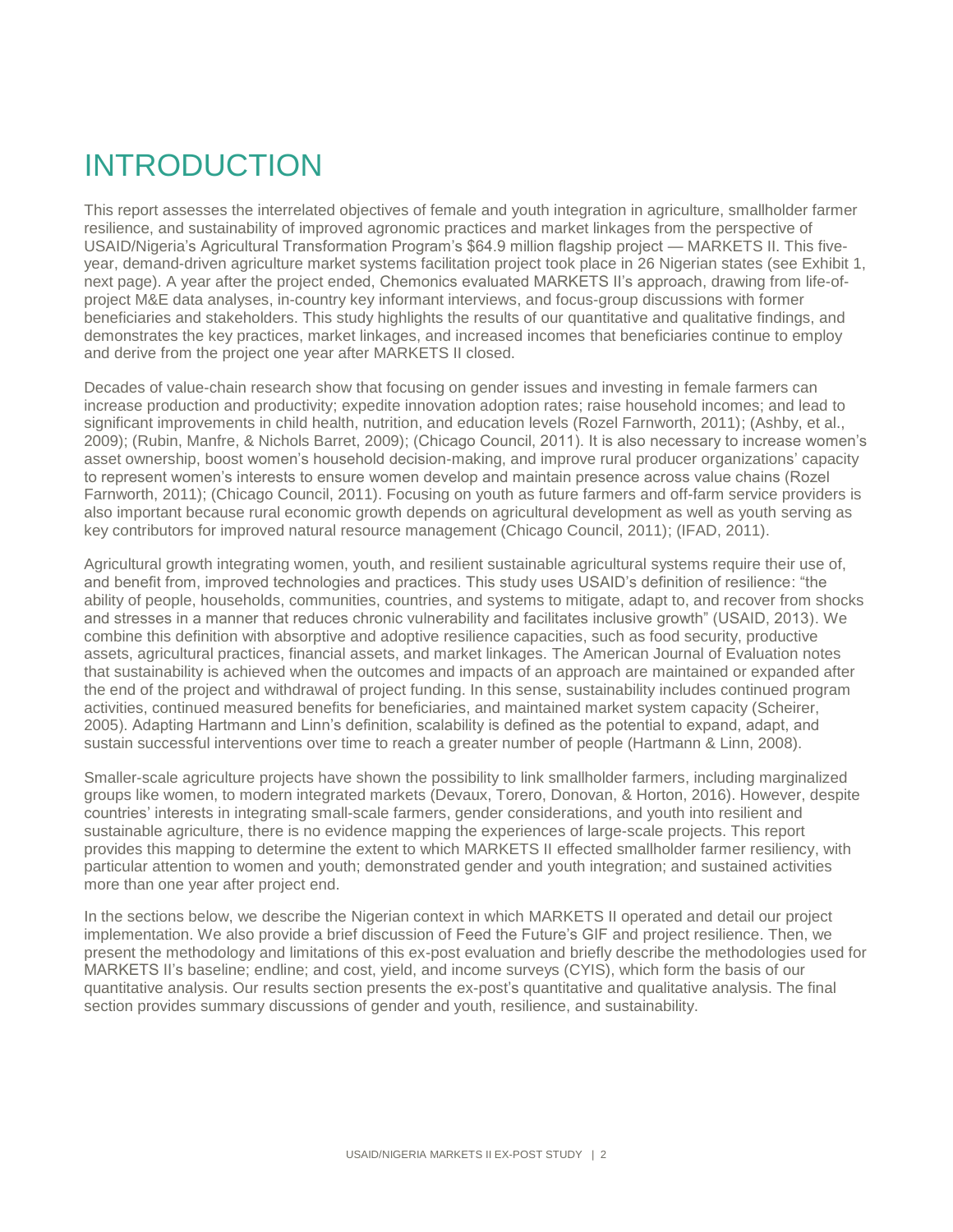

#### **Exhibit 1. MARKETS II's Areas of Intervention**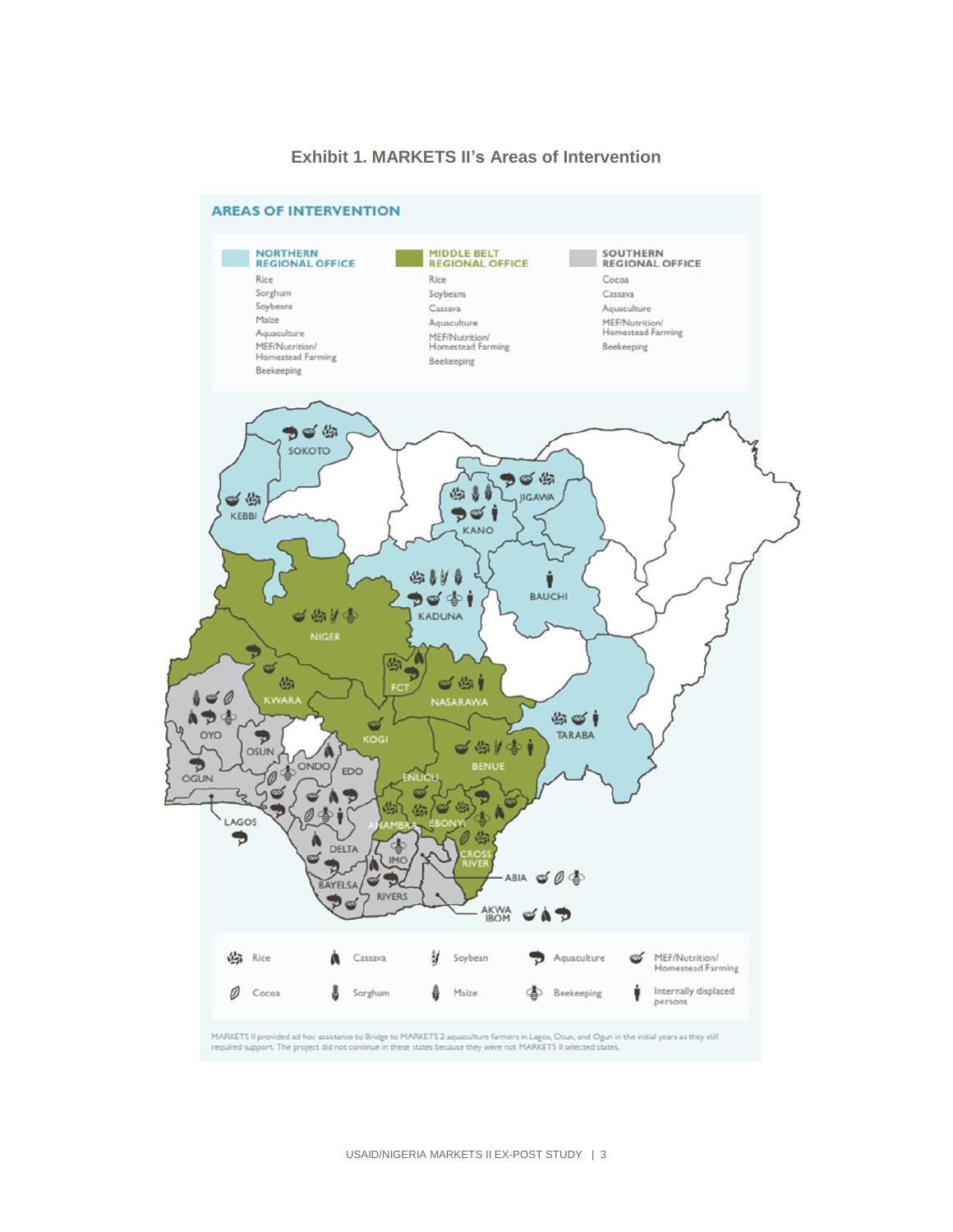# BACKGROUND

## **A. Nigeria Context**

Inefficient market dynamics and intermittent conflict have impeded Nigeria's ability to produce enough commodity, staple, and nutritious food crops for its people while serving regional markets and producing inclusive, sustainable agriculture-led economic growth. Although agriculture, forestry, and fishing constitute approximately 20.8 percent of gross domestic product (World Bank, 2017) and 36.5 percent of labor (World Bank, 2017), Nigeria's poverty rate is around 53.5 percent (World Bank, 2009). With the 2008 oil price crash, the Nigerian government targeted agriculture to reduce rural poverty and increase food security. As Nigeria and its partners plan another decade of investment for millions of smallholder farmers, it is critical to learn from the successes and failures of USAID investments for improved economic and nutrition outcomes. In addition, Nigeria is of vital importance to the region as an engine of regional economic growth, given its multinationals, processors, and exporters of raw and processed commodities and resources.

## **B. MARKETS II PROJECT DESCRIPTION**

MARKETS II worked in the cocoa, aquaculture, rice, sorghum, cassava, maize, and soybean value chains from April 2012 to October 2017 via private sector-driven value chain facilitation and market development. The project's systemic approach addressed limitations and opportunities in value chain segments that could have an impact on smallholder farmers' food security and income. A key element of MARKETS II's strategy was to facilitate longer-term "win-win" business partnerships by serving as an "honest broker" with end-buyers<sup>1</sup> in the processing segment of the value chain. Complementing MARKETS II's key strategy was its 50 percent women and 30 percent youth participation requirement as "networked" farmers (farmers who participated in MARKETS II interventions). Additionally, the project reduced its initial participation criteria of having one to five hectares to less than one hectare to meet these inclusion requirements.

Supporting end-buyer out-grower schemes, project staff helped buyers define their needed quality and quantity of raw materials, while also assisting farmers to meet those requirements and sell their products profitably. To ensure farmers could meet the requirements, MARKETS II mobilized buyer-linked NGOs and private intermediary firms — such as seed and fertilizer firms, farm implement providers, extension services, and credit providers — to collaborate with government extension agents to provide project-sponsored training and capacity building programs. Pre-season, in-season, and harvest/post-harvest step-down training programs introduced farmers to the importance of using high-quality inputs, proper planting techniques, productive agricultural equipment and technology, timely fertilizer application and irrigation scheduling, and harvest/post-harvest handling techniques. These techniques were presented in a "package of practices," an easy-to understand and easy-to-apply set of procedures designed to ensure higher yields and higher product quality.

By putting high-quality, low-cost appropriate technologies and best practices in the hands of hundreds of thousands of rural poor and smallholder farmers, while linking them to demand-driven private sector partners, MARKETS II aimed to improve productivity, incomes, resilience, and access to diverse quality food. The project played a key role in scaling up agricultural technology interventions across aquaculture, cassava, cocoa, maize, rice, sorghum, and soybean value chain production systems to meet market demand, while contributing to more inclusive, resilient, and sustainable agricultural growth.

 $\overline{a}$ 

<sup>&</sup>lt;sup>1</sup> Commonly known as "off-takers" in Nigeria.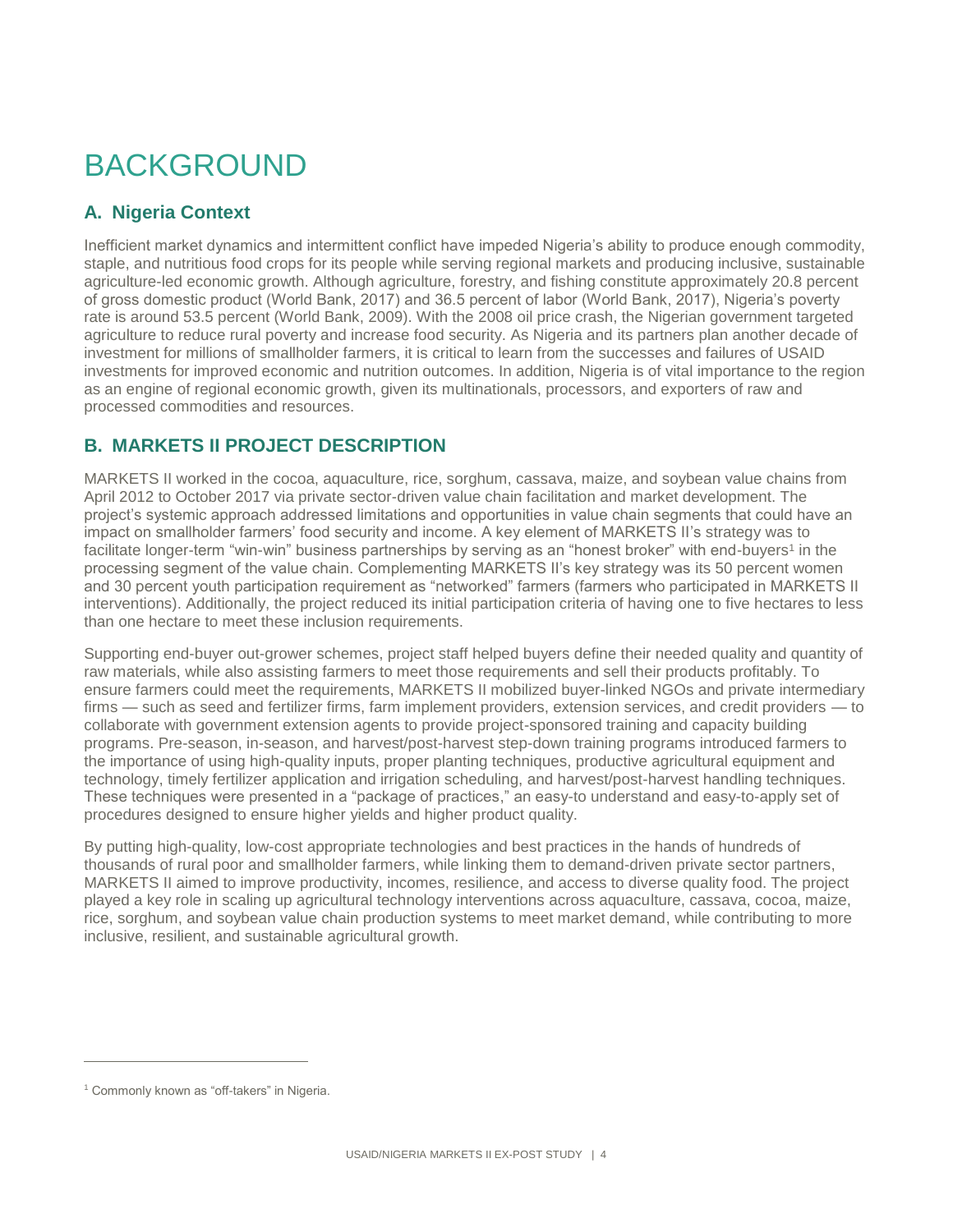## GENDER INTEGRATION FRAMEWORK AND RESILIENCE

Although MARKETS II was not designed specifically to address Feed the Future's GIF, the framework is useful in evaluating MARKETS II's contributions to women's and young people's inclusion in sustainable, productive agriculture, and to smallholder farmer resiliency. Exhibit 2 includes seven dimensions contributing to the economic status of poor households, improved nutrition and health, and increased agricultural productivity.

| <b>Desired Outcome</b>                                         | <b>Definition of Outcome</b>                                                                                                                                                        | <b>Indicators to Track Progress</b><br><b>Toward Outcome</b>                                                                                                                                                                                                                         |
|----------------------------------------------------------------|-------------------------------------------------------------------------------------------------------------------------------------------------------------------------------------|--------------------------------------------------------------------------------------------------------------------------------------------------------------------------------------------------------------------------------------------------------------------------------------|
| Increased decision-making power in<br>agricultural performance | Beneficiaries engage in decision-<br>making processes within the home,<br>either solely or jointly. Beneficiaries<br>have increased autonomy in relation<br>to productive activity. | Input in productive<br>$\bullet$<br>decisions<br>Autonomy of production<br>$\bullet$                                                                                                                                                                                                 |
| Increased control over productive<br>resources                 | Beneficiaries increase their<br>ownership of, access to, and<br>decision-making power over<br>productive resources.                                                                 | Ownership of assets<br>$\bullet$<br>Purchase, sale, or transfer<br>$\bullet$<br>of assets<br>Access to and decisions on<br>$\bullet$<br>credit                                                                                                                                       |
| Increased control over use of income                           | Beneficiaries increase their control<br>over use of income and have<br>adequate control over and are<br>engaged in decisions about use of<br>household income.                      | Control over use of income                                                                                                                                                                                                                                                           |
| Increased social capital and<br>leadership in the community    | Beneficiaries have increased social<br>capital, improved social networks,<br>and increased voice/agency within<br>their communities.                                                | Group member speaking in<br>$\bullet$<br>public<br>Number of jobs created due<br>$\bullet$<br>to U.S. government<br>assistance (sex<br>disaggregated)<br>Number of organizations<br>$\bullet$<br>receiving U.S. government<br>assistance (women's<br>organizations<br>disaggregated) |
| Improved time use/decreased time<br>poverty                    | Beneficiaries have more time for<br>desired productive and domestic<br>tasks, leisure activities, and goal-<br>setting                                                              | Workload<br>$\bullet$<br>Leisure                                                                                                                                                                                                                                                     |
| Increased human capital                                        | Beneficiaries increase their technical<br>skills and knowledge in activities that<br>can improve their economic or social<br>situation.                                             | Number of individuals<br>$\bullet$<br>receiving short-term training<br>(sex disaggregated)<br>Number of individuals<br>$\bullet$<br>receiving long-term training<br>(sex disaggregated)                                                                                              |

#### **Exhibit 2. Feed the Future's GIF**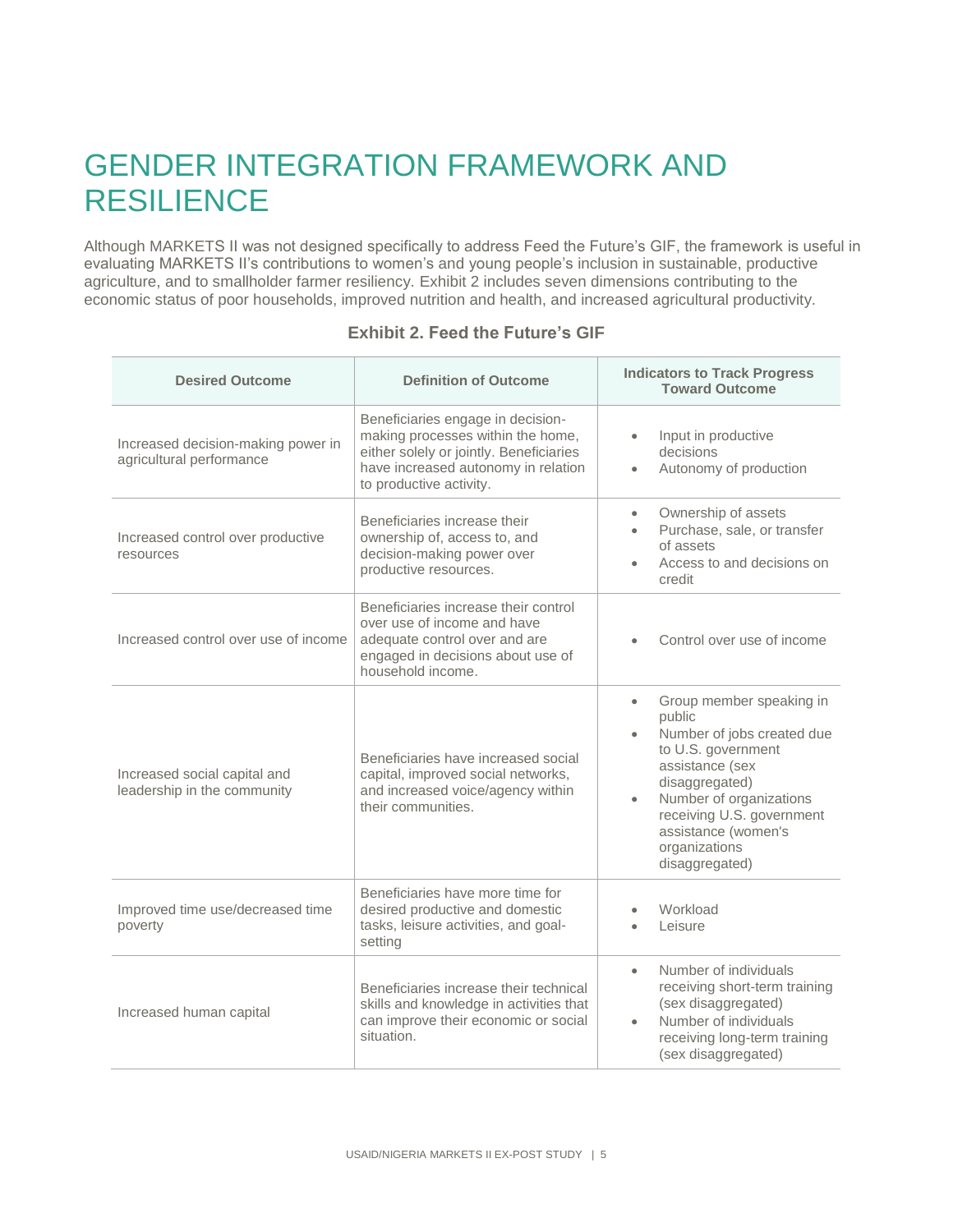| <b>Desired Outcome</b>                         | <b>Definition of Outcome</b>                                                                                                            | <b>Indicators to Track Progress</b><br><b>Toward Outcome</b>                                                   |
|------------------------------------------------|-----------------------------------------------------------------------------------------------------------------------------------------|----------------------------------------------------------------------------------------------------------------|
| Increased access to and use of<br>technologies | Beneficiaries have more and better<br>opportunities to access technologies<br>and use them in their<br>economic/agricultural practices. | Number of farmers applying<br>$\bullet$<br>new technologies and<br>management practices (sex<br>disaggregated) |

Source: Feed the Future, 2014

Life-of-project data enables gender and youth analyses against the GIF dimensions that contribute most directly to increased agricultural productivity at the household level: decision-making on production, productive resources, human capital, and technology (Hillesland, 2016). It also allows for analysis of empowerment and leadership visà-vis public speaking.

We overlap and expand the GIF analysis to reflect on smallholder farmers' absorptive and adaptive capacities that effect their resiliency, such as food security, productive assets, agricultural practices, financial assets, and market linkages (Feed the Future, 2017a); (Feed the Future, 2017b); (Vaughan, 2018). We incorporate a livelihood asset-based approach considering five capitals: human, social, natural, physical, and financial (Donovan & Stoian, 2012). Through quantitative and qualitative data, we explore whether MARKETS II contributed to households and their agribusinesses, and whether it initiated greater access to these capitals to improve their well-being, household resilience, economic viability, and performance (Donovan & Stoian, 2012); (McKay, 2009); (Carter & Barrett, 2006). Data explored in the results section include food security, productive assets, agriculture practices, yields, access to and use of technologies, business skills, and market linkages (Vaughan, 2018); (Bizikova, Waldick, & Larkin, 2017).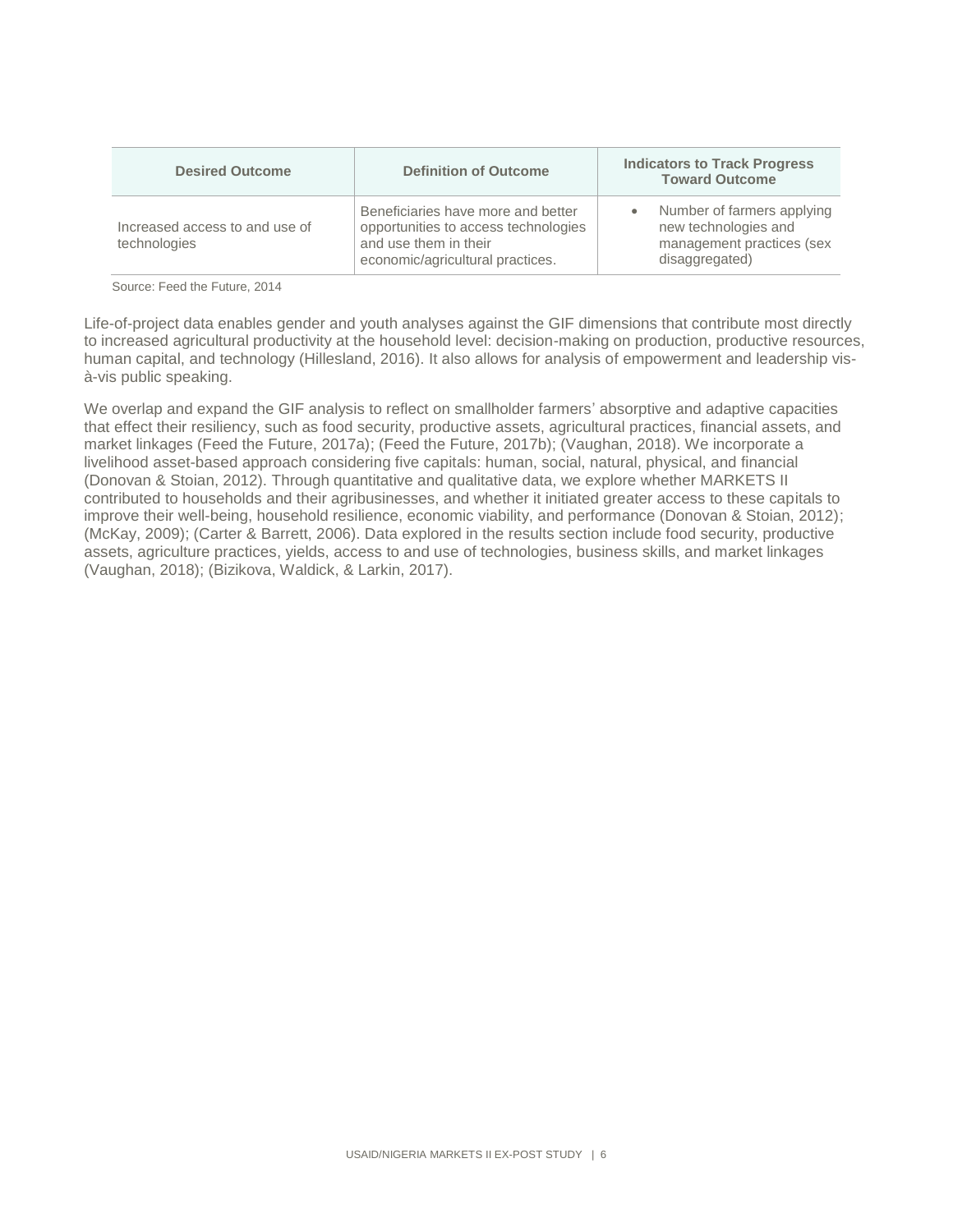# EX-POST STUDY METHODOLOGY

The review team's mixed-methods ex-post research consisted of quantitative data analysis using the project's baseline, endline, and annual CYIS data sets. In November 2018, more than one year after the project's technical activities ended, the ex-post research team conducted qualitative focus-group discussions and key informant interviews to evaluate the sustainability of agronomic practices and market linkages.

### **A. Baseline and Endline Surveys During the Life of the Project**

We used a household cross-sectional survey design for MARKETS II's baseline and endline surveys. The design employed direct observation and questionnaire administration to collect socioeconomic and housing data from targeted populations. Data collection included focus-group discussions, key informant interviews, on-site direct observation, and semi-structured interviews. MARKETS II hired a survey firm to collect the qualitative and quantitative data from a broad range of stakeholders and beneficiaries to ensure the neutrality of the process.

The baseline and endline surveys used two questionnaires approved by USAID's Monitoring and Evaluation Management Services. These were: 1) the household income and expenditure questionnaire, and 2) the yields, gross margins, and other agricultural practices questionnaire. The questionnaires' design considered MARKETS II's outcome and impact indicators, with household income, gross margin, yields, management practices, and food security identified as major factors to illustrate the project's impact.

A multi-stage sampling methodology used region, state, local government area (LGA), and household stages, sampling from LGAs for direct beneficiaries (intervention zones) and LGAs for indirect beneficiaries (nonintervention zones). MARKETS II farmers formed a sampling frame in intervention areas. Simple random household sampling at the LGA level selected respondents that did not directly participate in MARKETS II activities. The quantitative data-collection tool was administered at the household level.

## **B. Annual Cost, Yield, and Income Surveys**

MARKETS II's M&E team compiled annual CYIS data from 2012 to 2017 for targeted value chains across the project's targeted states. The CYIS covered representative samples of farmers drawn from a population of MARKETS II registered farmers in all states where the survey took place. Sampling occurred at value chain and regional levels, using a 90-percent confidence level with a margin of error of 10 percent for all value chain commodities. Regions considered for sampling included the Middle Belt, Northern, South-West, and South-South (Niger Delta) regions. We used a random sampling methodology to select farmers for interviews and considered state, LGA, age, and sex.

MARKETS II service providers primarily conducted pen-and-paper surveys in the field, with agents asking about income, farm size, use of crop-protection products, and access to labor to assist with their farm. Data clerks then entered survey responses into Excel spreadsheets and submitted them to MARKETS II's M&E staff for validation.

M&E staff randomly selected commodities and states to collect the same CYIS data to validate service providers' data through comparative analysis. For example, the validation exercise confirmed that interviewed farmers were from the original sample and that the farms' GPS coordinates confirmed the location and farm size. Additionally, the M&E team weighed grain bags, when available, to confirm survey yield data because the size and weight of the bags varied between states and communities.

For the purposes of this study, we reviewed rainfed and irrigated rice as an exercise in information triangulation, considering rice's flagship status on the project. Limited resources combined with challenges in inconsistent data sets did not allow us to expand analysis to additional commodities.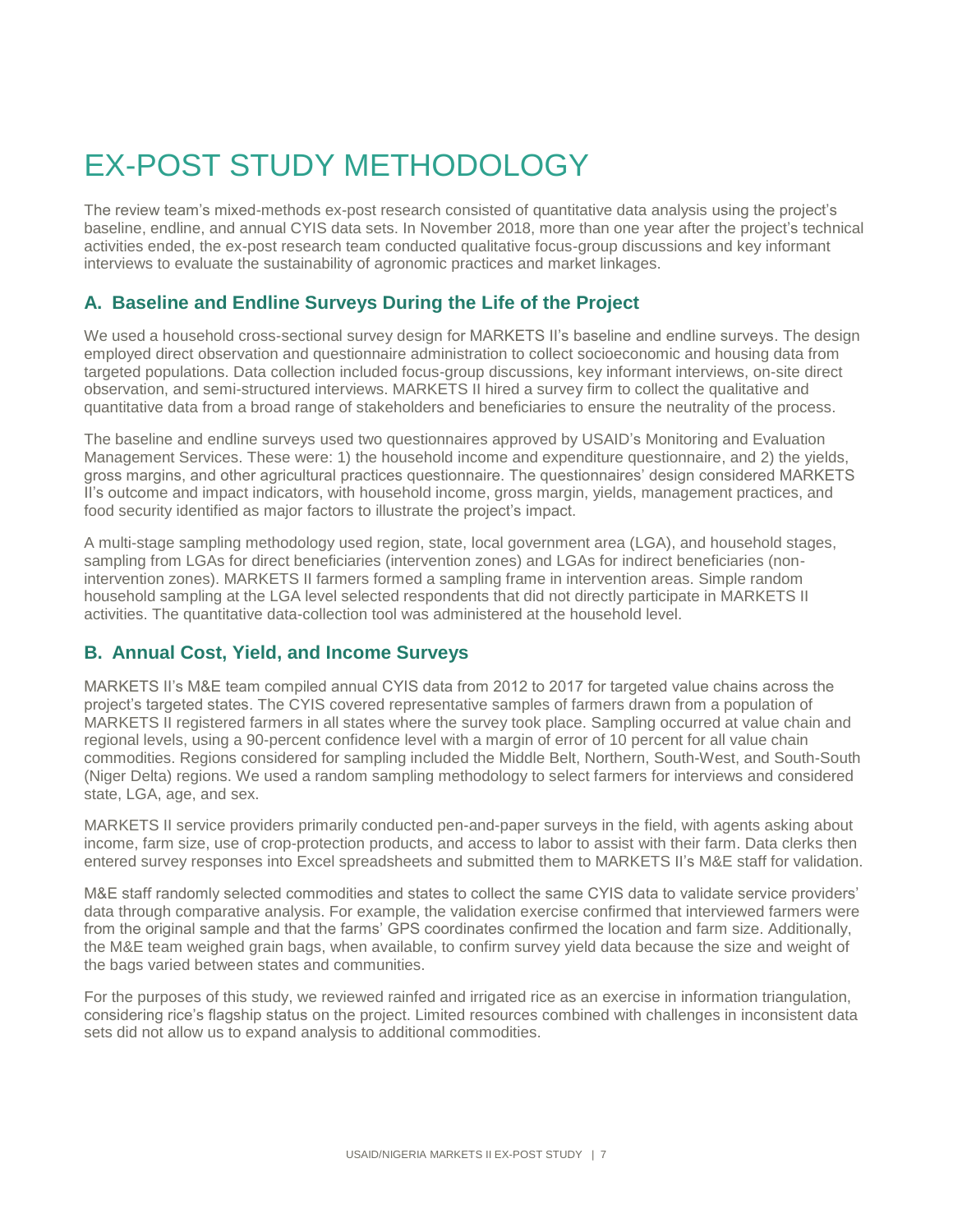## **C. Ex-Post Evaluation Methodology and Limitations**

MARKETS II collected a wide array of data throughout the project. A year after the project closed, we capitalized on this data availability to apply a mixed-methods approach to critically evaluate the project's success and sustainability. We analyzed baseline, endline, and CYIS data using a variety of statistical methods, and conducted focus-group discussions and key informant interviews in the field to triangulate data findings.

Quantitative analyses tested changes in productivity, food security, asset holdings, and access and uptake of agricultural technologies, which included pooled multivariate regressions with combined baseline and endline data, as well as propensity score matching regressions. Additionally, graphs and descriptive statistics checked data to examine for outliers, non-plausible responses, and data coding errors. In creating the multivariate pooled regressions, we included independent variables in the specifications to control for survey year (baseline versus endline), gender, age, education, and MARKETS II participating farmers. Since non-MARKETS II farmers were living in areas near MARKETS II farmers, it is not appropriate to view them as a true control or comparison group. We see the non-MARKETS II farmers as indirect project beneficiaries for three main reasons: 1) project staff observed information sharing and spillover effects from MARKETS II training events and demonstrations to non-MARKETS II farmers; 2) the MARKETS II project design included establishing agriculture demonstration plots in non-MARKETS II targeted LGAs; and 3) MARKETS II regularly shared and trained local organizations and other project staff on MARKETS II's agronomic practices materials.

Given the lack of a true control, we can answer questions about gains and improvements in dependent variables over time for MARKETS II participants and non-MARKETS II farmers for variables like yields, technologies adopted, food security, and assets. We can also answer questions like, "Did female farmers see yield improvements over the project period?" In addition, were any improvements for female farmers of the same magnitude as male farmers? We interpret these quantitative regression results as descriptive regressions providing evidence about the project rather than impact results that prove MARKETS II's level of impact. As noted above, we do not have a control group or comparison group to conclusively identify the impact. Further, there are likely unobserved factors, such as national-level enabling environment factors, including the rice policy and import duties, that may have affected the results and contributed to the effects we observed. We feel that favorable policy-level changes in Nigeria combined with MARKETS II's interventions generated some of the positive productivity improvements documented in this report.

The qualitative research involved 18 focus-group discussions and 12 key informant interviews in former MARKETS II zones of intervention. While the research team conducted these interviews to assess sustained practices, market linkages, and the impact of MARKETS II interventions on smallholder farmers (especially women and youth) one year after the project closed, this research component did have a variety of limitations. First, the research team did not have the resources to conduct focus groups with a representative sample of farmers from each value chain supported by MARKETS II. Focus groups and key informant interviews were chosen by two Nigerian consultants in the field who served as former MARKETS II technical staff. Therefore, there may be a perception that farmers and key informants selected were high-performing during MARKETS II. Additionally, the initial plan characterized Kebbi and Kaduna as key states for the ex-post study — Kebbi was the project's flagship rice state and Kaduna had the highest concentration of MARKETS II farmers (more than 80,000) and four targeted value chains. However, time constraints due to a shifting security situation led to eliminating Kaduna and reworking farmer group meetings. This resulted in a semi-self-selection based on farmer and key informant availability and willingness to meet on short notice, leaving only one known high-performing group (Kiru in Kano state) in the focus-group discussion list. It also resulted in a higher number of rice groups rather than more soy, sorghum, and maize groups as planned.

Additionally, the consultants only interviewed one non-networked group, so there were fewer opportunities to compare more broadly how non-networked groups fared compared to networked groups. However, in most focus groups, non-networked farmers joined the conversation as observers and often signaled their agreement with networked farmers' comments. While the fluid security situation limited the LGAs that we could visit, the consultants supplemented their experiences with phone calls to key informants in Kaduna and Benue. Therefore, this study does not consider any farmers' experiences outside of the four states the ex-post study reached. The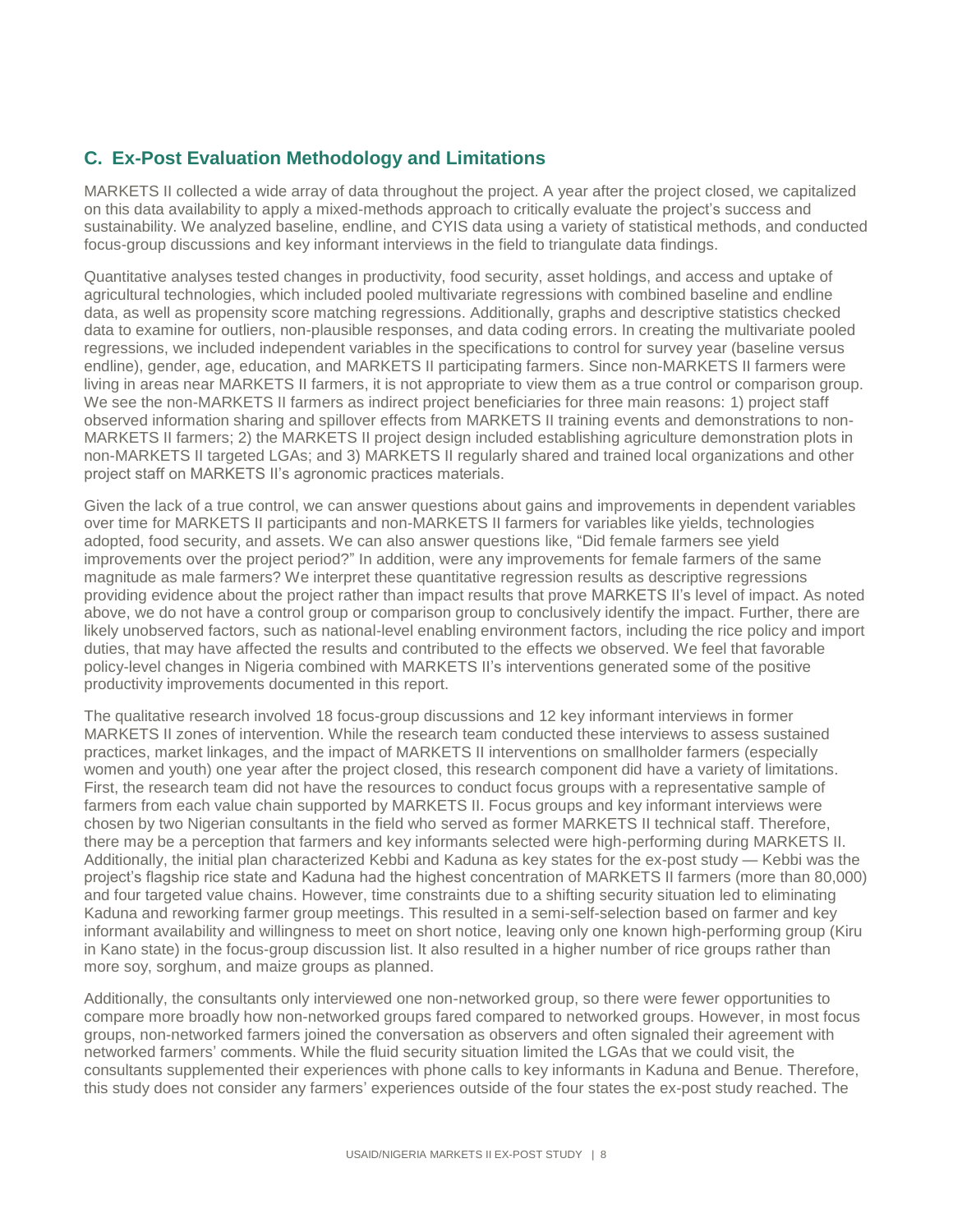two consultants involved in the field research were former MARKETS II staff. Although they were chosen for their deep project knowledge and their prior experience conducting similar exercises, they could be perceived as nonobjective facilitators. We mitigated this through focus-group discussion and key informant interview recordings to ensure a transparent qualitative data set. In addition to the recordings, the notetaker wrote down all responses as exactly as possible. Due to time constraints, the researchers did not write exact transcripts of each discussion.

Prior to sending the two consultants to the field, Chemonics' home-office research team prepared two orientation sessions: one for the lead facilitator, and another for both the lead facilitator and the notetaker. These sessions explained the importance of asking probing questions; encouraging quieter members of the focus group to participate and share their stories; and taking clear notes that attribute quotations to men, women, or youth and capture conversational nuances. The orientation discussed the importance of meeting with MARKETS II networked and non-networked farmers, in addition to organizing "ideal" focus-group discussion composition to include half women and one-third youth participation, where possible. The orientation also reviewed the discussion guides and addressed consultants' questions about leading field discussions.

Once in the field, the consultants regularly shared their notes and updates on their in-country movements with the home-office research team. They contacted farmers' associations and cooperatives to conduct 10 focus-group discussions in Kebbi and eight focus-group discussions in Kano over the course of two weeks.

The consultants also organized several key informant interviews with former MARKETS II stakeholders, including two in Kaduna, one in Benue, four in Kebbi, and five in Kano. Kaduna and Benue key informant interviews were conducted over the phone.

Each focus-group discussion was 90 minutes to two hours long, with a facilitator and a notetaker to drive the discussion and record the meeting. In general, eight to 13 farmers participated in each focus group (although some groups had people join the discussion during the meeting) and each signed consent forms and marked their attendance. Key informant interviews were conducted similarly, but generally took less time.

We then analyzed the results by coding each focus-group discussion and key informant interview to better organize quotations and identify patterns, regional variation, or atypical responses. Coding allowed us to examine the frequency or extensiveness of topics discussed across focus-group discussions. Findings generally supported data collected throughout the life of the project and illustrated trends in the overall sustainability of MARKETS II's practices and approaches (see the results section, next page, for more information).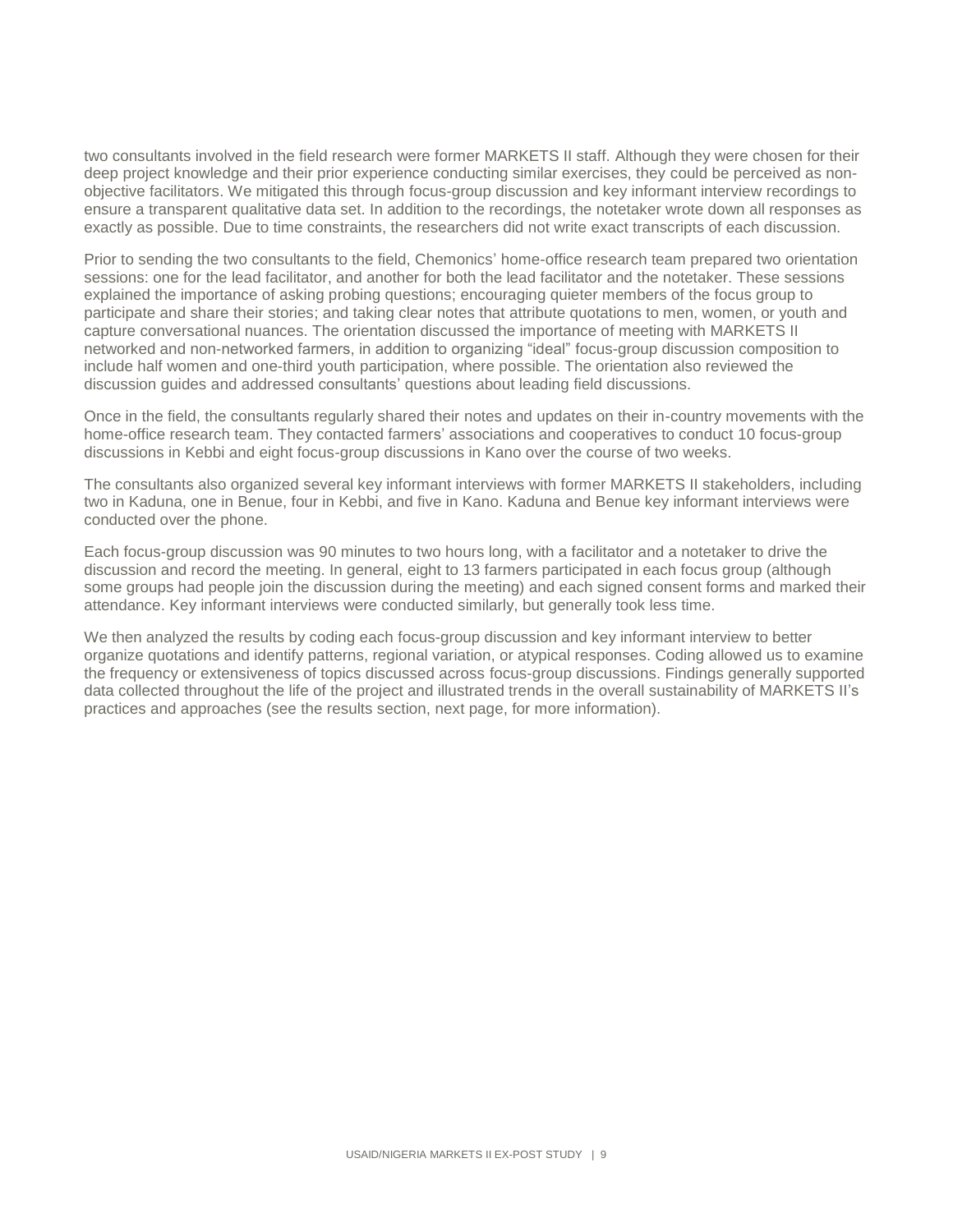## RESULTS

Quantitative MARKETS II data evaluated performance throughout project interventions. The research team supplemented this with qualitative data collection one year after MARKETS II's closeout to follow up on sustained market linkages, technology uptake, and resilience. While the MARKETS II project was not explicitly designed to address the GIF or resilience, there appear to be sustained positive outcomes in terms of women-led and youthled businesses and farms, household financial and food security, and sustained economic successes stemming from continued and evolving market linkages.

### **A. Increased Decision-Making Power in Agricultural Production**

To measure increased decision-making power in agricultural production, we examined the baseline and endline data from MARKETS II, looking at questions concerning who is responsible for managing specific value chains. The surveys asked about the management of seven types of value chains for MARKETS II interventions: maize, cassava, sorghum, soybean, cocoa, rice, and aquaculture. Respondents answered if the person responsible for the value chain is a man, woman, or if both managed the value chain. Over the life of the project, female farmers reported that they were responsible for the value chain by 12 percentage points (from 32.6 percent of women at the baseline to 54.1 percent of women at the endline; see Exhibit 3 below). However, when we examined this variable for youth, we found a low number of observations, which precluded drawing conclusions about this change over the life of the project for young people.

| Who is Responsible for Managing Specific<br><b>Value Chains</b> | <b>Baseline</b><br><b>Frequency</b><br>Column<br><b>Percentage</b> | <b>Endline</b><br><b>Frequency</b><br><b>Column</b><br><b>Percentage</b> | <b>Total</b><br><b>Frequency</b><br>Column<br><b>Percentage</b> |
|-----------------------------------------------------------------|--------------------------------------------------------------------|--------------------------------------------------------------------------|-----------------------------------------------------------------|
| Male                                                            | 93                                                                 | 74                                                                       | 167                                                             |
|                                                                 | 36.61                                                              | 35.41                                                                    | 36.07                                                           |
| Female                                                          | 83                                                                 | 113                                                                      | 196                                                             |
|                                                                 | 32.68                                                              | 54.07                                                                    | 42.33                                                           |
| <b>Both</b>                                                     | 78                                                                 | 22                                                                       | 100                                                             |
|                                                                 | 30.71                                                              | 10.53                                                                    | 21.60                                                           |
| <b>Total</b>                                                    | 254                                                                | 209                                                                      | 463                                                             |
|                                                                 | 100                                                                | 100                                                                      | 100                                                             |

#### **Exhibit 3. Value Chain Management Responsibility**

### **B. Increased Control Over Productive Resources**

Across all 18 focus-group discussions in Kebbi and Kano, farmers attributed their increased productive resources (assets) and increased disposable income to the practices they learned — and market linkages they made through MARKETS II. In particular, women cited the importance of improved farming and business practices in their ability to purchase upgraded homes, pay for their children's schooling, and contribute to their husbands' income to diversify their households' business portfolio. One young woman in Kebbi state noted, "I bought a 400,000 NGN tricycle for commercial transportation for my husband and bought myself a tomato grinding machine for commercial purposes and a 100,000 NGN deep freezer to sell cold drinks. These have helped generate additional funds in our family. My family now has multiple sources of income as a result of the profit I made from selling rice." An all-women's rice group in Kano highlighted its increases in similar productive assets. One woman stated, "I paid 500,000 [NGN] for a plot of land to build my house. I have a house where I collect rent from tenants." In most cases, farmers used their increased income from agriculture to invest in new businesses or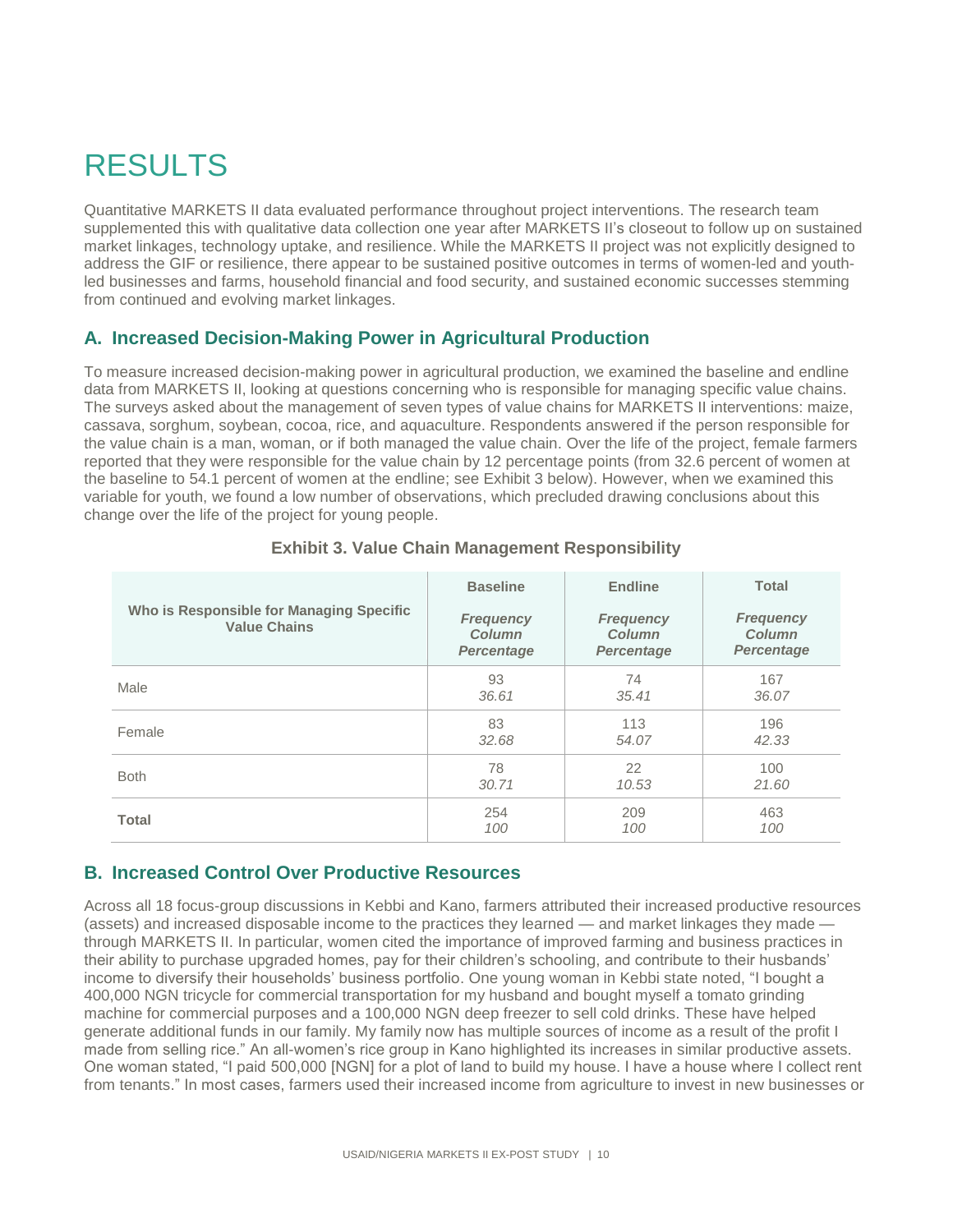assets to generate additional cash flow. Most of the women we interviewed used the income from new assets to pay for their children's school. Children and youth thus directly benefitted from their parents' increased wealth.

Young farmers we interviewed also benefitted from an overall increase in wealth and continue to reinvest in new assets or in their own human capital. One young male farmer shared his recent purchases in Kebbi: "I bought three bulls for 350,000 NGN and eight sheep for 180,000 NGN." With agriculture as his core business, this young man was able to diversify his assets to include income-generating livestock. The bulls and sheep may also be used to diversify his family's nutrition.

In addition to increased control over productive resources among women and youth, former migrant laborers were able to purchase plots of land and create a business for themselves in Kebbi instead of continuing to travel to find employment. One adult male farmer in Kebbi noted his community's increased stability: "We have witnessed a reverse in rural-urban migration. Our men who travelled to other states and countries for manual labor are back in the community making money from agriculture." In the same farmers' group, a former male migrant worker said, "I have seen progress in my business since MARKETS II ended. I bought three plots of land for 600,000 NGN, 900,000 NGN, and 350,000 NGN, respectively. I farm upland crops on this land. I am also a businessman and I reinvested my rice profit in my business. I now buy paddy and cotton seed from Benin [to supplement my assets]." As the community thrived on practices taught by MARKETS II, they experienced less emigration, increased stability, and an uptick in asset ownership by migrant laborers.

#### **C. Increased Control Over Use of Income**

We used descriptive statistics to identify trends in rainfed and irrigated rice from the CYIS in net income per hectare among female farmers with less than one hectare of land, female farmers with one or more hectares of land, male farmers with less than one hectare of land, and male farmers with one or more hectares of land.

For rainfed rice on average, male farmers with one hectare of land or more fared better than the other three groups by experiencing an increase in net income by 334 percent between 2012 and 2017. However, all farmer types increased their net income by 244 percent during the same period. Although 2014 showed a dip in earnings, the overall trend edged upward throughout the project. This does not account for inflation and fluctuations in the value of the Nigerian naira (see Exhibit 4 below).



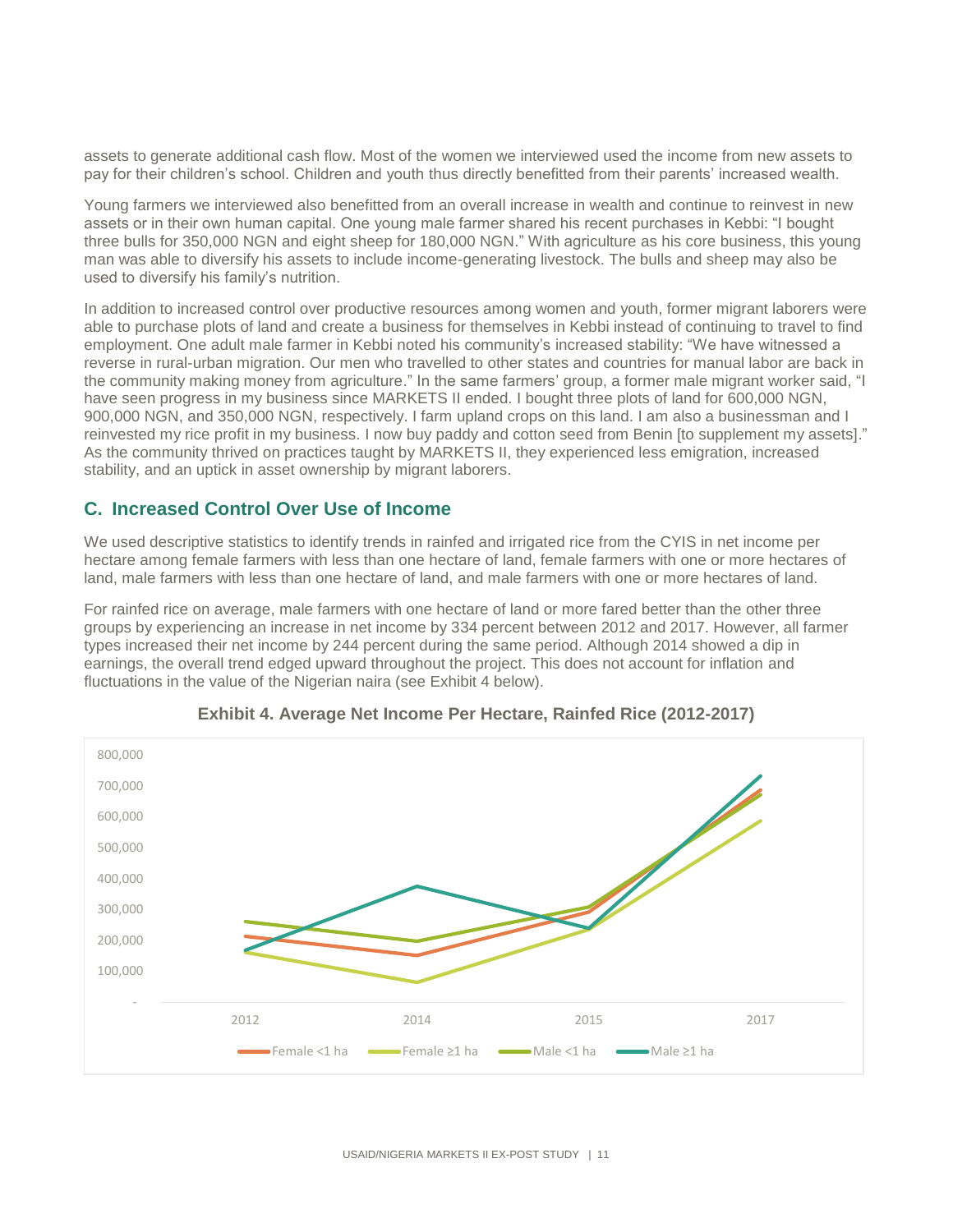For farmers who grew irrigated rice in the dry season (see Exhibit 5 below), net income per hectare increased by 179 percent on average across all four farmer types between 2013 and 2016. By 2016, men's net income per hectare was slightly higher than that of women. However, women with one hectare or more showed the largest increase at 229 percent over the life of the project. Again, this does not account for inflation and fluctuations in currency value between 2012 and 2016.





Qualitative data mostly corroborated the net income per hectare data from the CYIS, but it also shed light on nuances among men, women, and youth. In our interviews, former MARKETS II beneficiaries cited improved business and financial management acumen gleaned from the project, which increased their annual incomes. One adult male farmer in Kebbi said, "The most important change for me is my ability to plan in sequence and ability to know my cost of production against my revenue. I am able to calculate my profit or loss easily." Similarly, in direct response to how farmers have used their additional income derived from farming, one adult male farmer in another Kebbi group said, "I have given my wife a startup capital, 40,000 naira, to start the processing of soybean. The business has yielded two bulls for my wife." Thus, while the CYIS tells a story of men making more income on average compared to women, the qualitative interviews suggest that many male farmers are using their additional income to benefit their families by supporting their wives' business endeavors.

Women in an all-women's rice cooperative in Kebbi have developed and maintained a higher degree of autonomy over their income. A widow in the rice cooperative said, "I have five children. My son has completed a Higher National Diploma, and my daughter is in her final year in the university. I am able to sponsor my children to higher institutions as a widow without depending on anyone." As a widow, she is able to provide a stable source of food for her children, while also supporting her daughter's education to empower her financially and socially.

Youth in former MARKETS II-networked groups have also reinvested their additional income from farming into diverse business opportunities. A young male farmer in Kebbi said, "I have made progress because my rice farming business has expanded. That red Peugeot 206 parked over there was bought at 700,000 NGN from wet and dry season farming. I have two shops where I sell provisions in one and grains in the other. I also use the car to travel to different villages to sell fabrics on market days." This young farmer used MARKETS II's improved agricultural practices and doubled his harvests by farming in both wet and dry seasons. He now has other small

 $\overline{a}$ 

 $2$  The irrigated rice data series had a data quality issue for women with  $>=1$  hectare. The data point was corrected because it seemed a simple data error.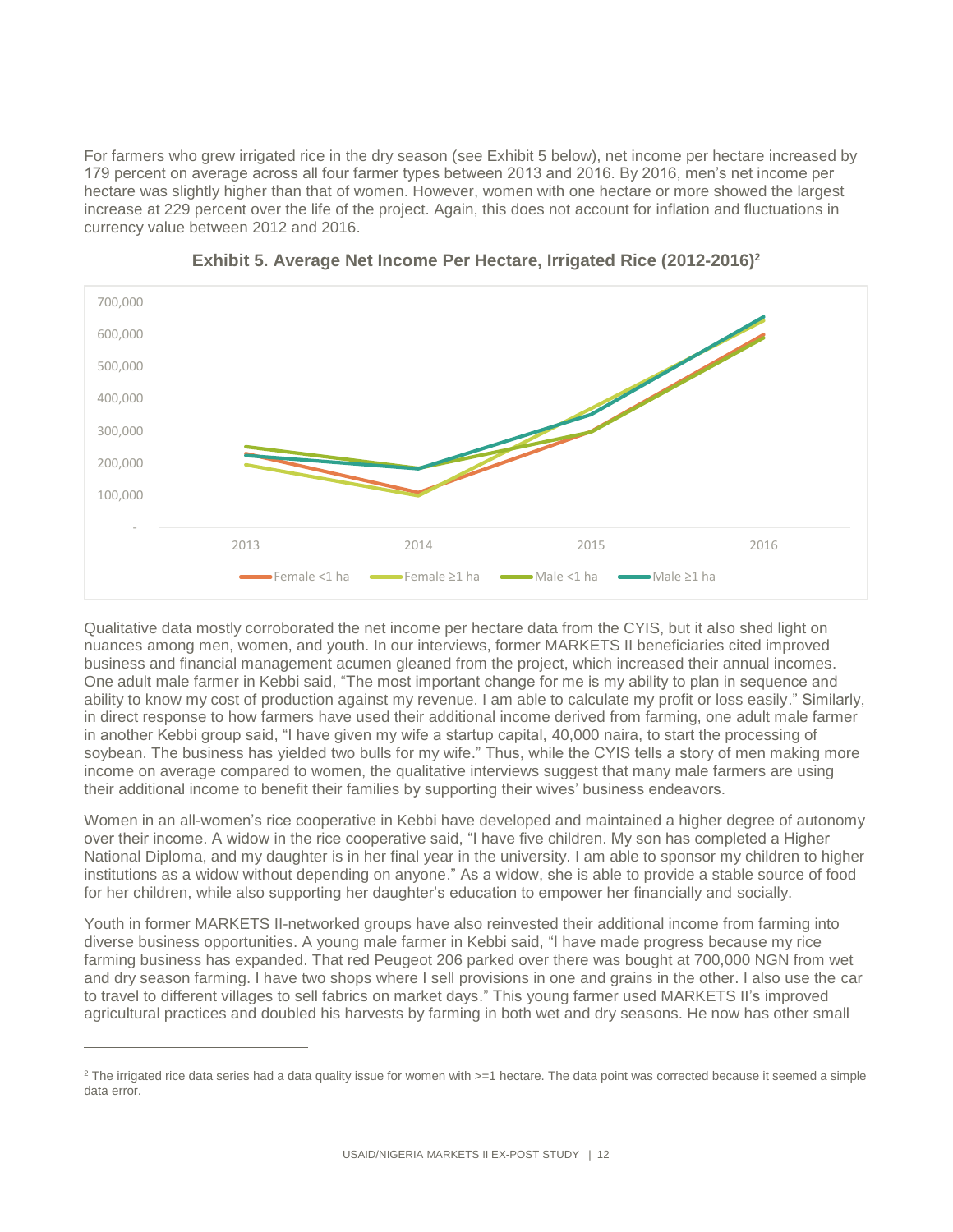businesses as additional income sources to support him through climate or economic shocks. Similarly, in Kano, farmers' groups that worked with MARKETS II on sorghum have diversified their crops, ensuring they are more resilient to intermittent shocks. A young man in Kano said, "I usually depend on wheat farming but when MARKETS II trained me, I now focus on sorghum and maize production and I get more profit. Most of my peers who insisted on producing wheat only have joined in producing maize and sorghum because they have seen we made a lot of profit." This suggests that farmers are investing their additional income in other crops or other businesses that will lead to overall increased assets and income, an ability to absorb and mitigate shocks, and improved social standing.

## **D. Increased Social Capital and Leadership in the Community**

A key dimension of social capital and leadership in the community is an individual's ability to confidently participate in community discussions about critical topics, such as infrastructure, agricultural price-related issues, and abuse of power and corruption. To measure MARKETS II's influence on this dimension of gender and youth integration, we examined three questions in the baseline and endline survey:

- Do you feel comfortable speaking up in public to help decide on infrastructure (e.g., wells, water supplies, and roads) to be built in your community?
- Do you feel comfortable speaking up in public to help decide on price-related activities (e.g., inputs, produce, and child labor) in your community?
- Do you feel comfortable speaking up in public against abuse of power (e.g., corruption, allocation of resources, and favoritism) in your community?

Respondents answered using a five-point scale ranging from "No, not at all comfortable," "Yes, with a great deal of difficulty," Yes, but with a little difficulty," to "Yes, fairly comfortable," and "Yes, very comfortable."

In analyzing the three social capital and influence questions, we examined baseline and endline responses for women. For each of the three questions, women at the endline were more likely to report being very comfortable speaking up in public. For example, baseline responses for infrastructure showed that 43.7 percent of women reported feeling very comfortable speaking up in public; at the endline, this percentage rose to 56.7 percent (see Exhibit 6 below). We observed increases of a similar magnitute for questions about price-related topics and abuse of power (see Exhibits 7 and 8, next page). However, women's increased comfort regarding speaking up about abuse of power was less significant, rising from 46.6 percent at baseline to 52.1 percent at endline.

#### **Exhibit 6. Women's Comfort with Public Speaking (Infrastructure)**

| Q. 508: Do you feel comfortable speaking up in public<br>to help decide on infrastructure (e.g., wells, water<br>supplies, and roads) to be built in your community? | <b>Baseline</b><br><b>Frequency</b><br>Column<br><b>Percentage</b> | <b>Endline</b><br><b>Frequency</b><br>Column<br><b>Percentage</b> | <b>Total</b><br><b>Frequency</b><br>Column<br><b>Percentage</b> |
|----------------------------------------------------------------------------------------------------------------------------------------------------------------------|--------------------------------------------------------------------|-------------------------------------------------------------------|-----------------------------------------------------------------|
| No, not at all comfortable                                                                                                                                           | 43                                                                 | 43                                                                | 86                                                              |
|                                                                                                                                                                      | 8.5                                                                | 10                                                                | 9.19                                                            |
| Yes, but with a great deal of difficulty                                                                                                                             | 73                                                                 | 41                                                                | 114                                                             |
|                                                                                                                                                                      | 14.43                                                              | 9.53                                                              | 12.18                                                           |
| Yes, but with a little difficulty                                                                                                                                    | 73                                                                 | 44                                                                | 117                                                             |
|                                                                                                                                                                      | 14.43                                                              | 10.23                                                             | 12.5                                                            |
| Yes, fairly comfortable                                                                                                                                              | 96                                                                 | 58                                                                | 154                                                             |
|                                                                                                                                                                      | 18.97                                                              | 13.49                                                             | 16.45                                                           |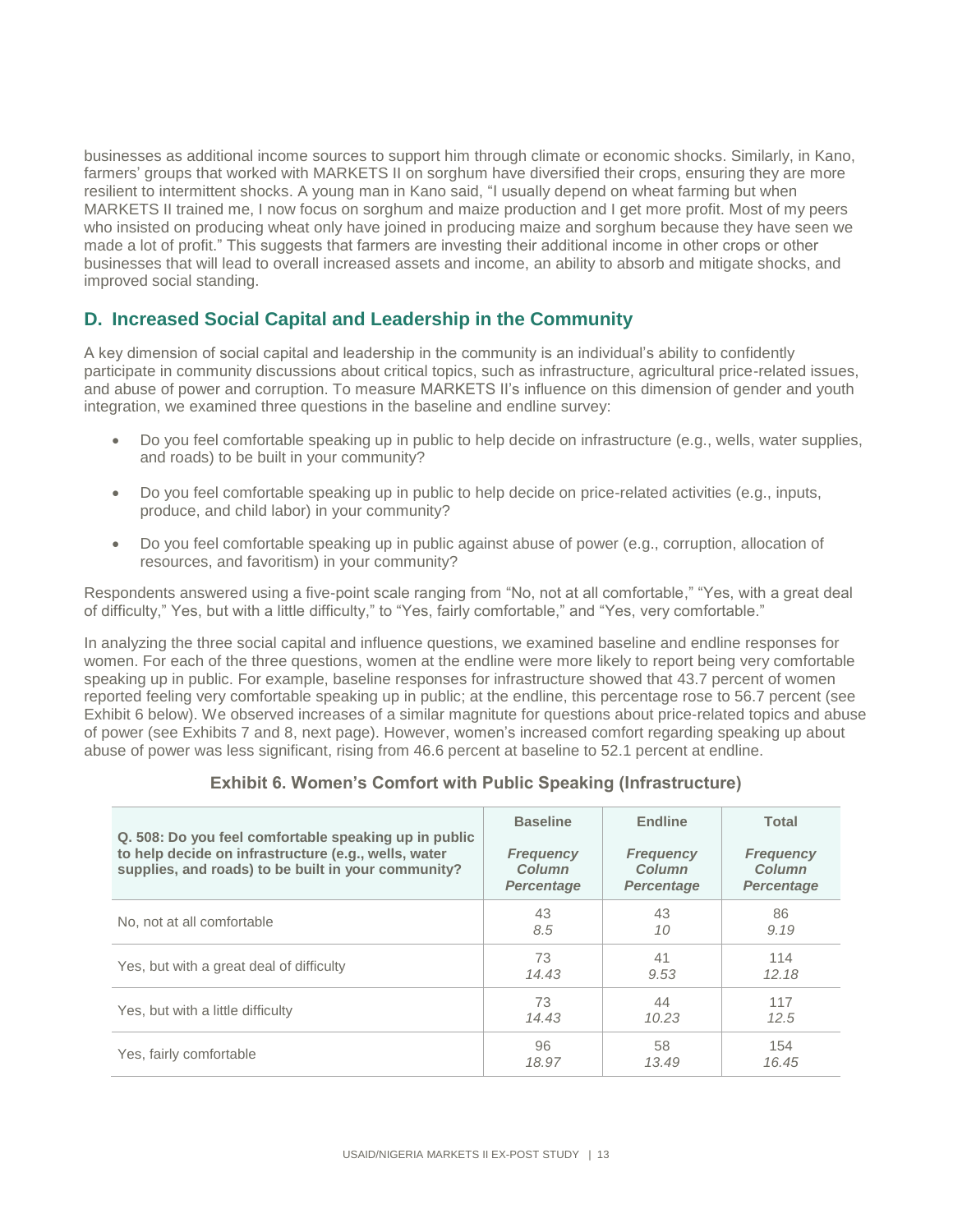|                                                       | <b>Baseline</b>   | <b>Endline</b>    | <b>Total</b>      |
|-------------------------------------------------------|-------------------|-------------------|-------------------|
| Q. 508: Do you feel comfortable speaking up in public | <b>Frequency</b>  | <b>Frequency</b>  | <b>Frequency</b>  |
| to help decide on infrastructure (e.g., wells, water  | <b>Column</b>     | <b>Column</b>     | <b>Column</b>     |
| supplies, and roads) to be built in your community?   | <b>Percentage</b> | <b>Percentage</b> | <b>Percentage</b> |
| Yes, very comfortable                                 | 221               | 244               | 465               |
|                                                       | 43.68             | 56.74             | 49.68             |
| Total                                                 | 506               | 430               | 936               |
|                                                       | 100               | 100               | 100               |

## **Exhibit 7. Women's Comfort with Public Speaking (Price-Related Topics)**

| Q. 509: Do you feel comfortable speaking up in public<br>to help decide on price-related activities (e.g., inputs,<br>produce, and child labor) in your community? | <b>Baseline</b><br><b>Frequency</b><br>Column<br><b>Percentage</b> | <b>Endline</b><br><b>Frequency</b><br>Column<br><b>Percentage</b> | <b>Total</b><br><b>Frequency</b><br>Column<br><b>Percentage</b> |
|--------------------------------------------------------------------------------------------------------------------------------------------------------------------|--------------------------------------------------------------------|-------------------------------------------------------------------|-----------------------------------------------------------------|
| No, not at all comfortable                                                                                                                                         | 35                                                                 | 43                                                                | 78                                                              |
|                                                                                                                                                                    | 6.92                                                               | 10                                                                | 8.33                                                            |
| Yes, but with a great deal of difficulty                                                                                                                           | 62                                                                 | 42                                                                | 104                                                             |
|                                                                                                                                                                    | 12.25                                                              | 9.77                                                              | 11.11                                                           |
| Yes, but with a little difficulty                                                                                                                                  | 76                                                                 | 44                                                                | 120                                                             |
|                                                                                                                                                                    | 15.02                                                              | 10.23                                                             | 12.82                                                           |
| Yes, fairly comfortable                                                                                                                                            | 107                                                                | 63                                                                | 170                                                             |
|                                                                                                                                                                    | 21.15                                                              | 14.65                                                             | 18.16                                                           |
| Yes, very comfortable                                                                                                                                              | 226                                                                | 238                                                               | 464                                                             |
|                                                                                                                                                                    | 44.66                                                              | 55.35                                                             | 49.57                                                           |
| Total                                                                                                                                                              | 506                                                                | 430                                                               | 936                                                             |
|                                                                                                                                                                    | 100                                                                | 100                                                               | 100                                                             |

## **Exhibit 8. Women's Comfort with Public Speaking (Abuse of Power)**

| Q. 510: Do you feel comfortable speaking up in public<br>against abuse of power (e.g., corruption, allocation of<br>resources, and favoritism) in your community? | <b>Baseline</b><br><b>Frequency</b><br>Column<br><b>Percentage</b> | <b>Endline</b><br><b>Frequency</b><br>Column<br><b>Percentage</b> | Total<br><b>Frequency</b><br>Column<br><b>Percentage</b> |
|-------------------------------------------------------------------------------------------------------------------------------------------------------------------|--------------------------------------------------------------------|-------------------------------------------------------------------|----------------------------------------------------------|
| No, not at all comfortable                                                                                                                                        | 41                                                                 | 57                                                                | 98                                                       |
|                                                                                                                                                                   | 8.1                                                                | 13.26                                                             | 10.47                                                    |
| Yes, but with a great deal of difficulty                                                                                                                          | 59                                                                 | 43                                                                | 102                                                      |
|                                                                                                                                                                   | 11.66                                                              | 10                                                                | 10.9                                                     |
| Yes, but with a little difficulty                                                                                                                                 | 81                                                                 | 33                                                                | 114                                                      |
|                                                                                                                                                                   | 16.01                                                              | 7.67                                                              | 12.18                                                    |
| Yes, fairly comfortable                                                                                                                                           | 89                                                                 | 73                                                                | 162                                                      |
|                                                                                                                                                                   | 17.59                                                              | 16.98                                                             | 17.31                                                    |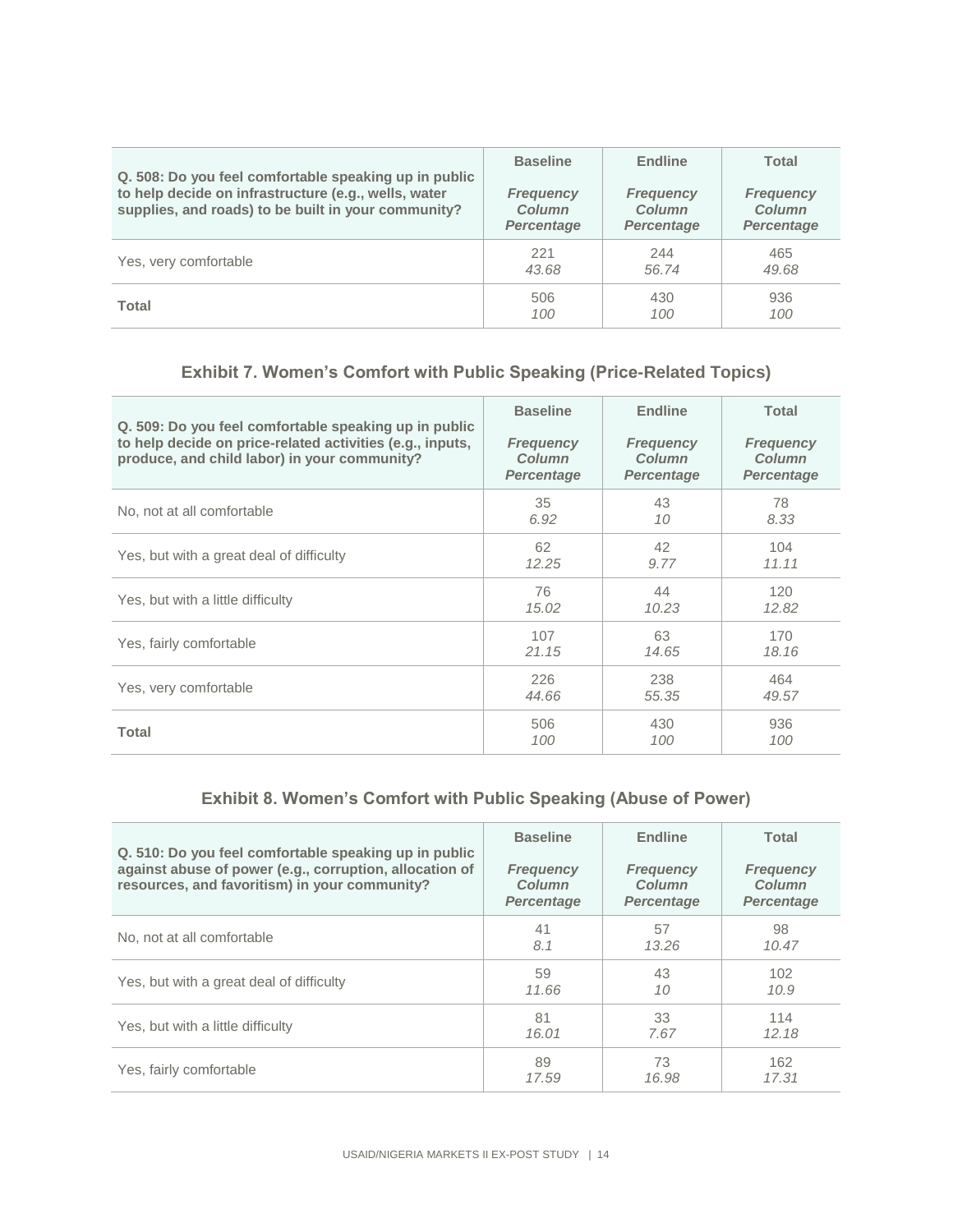| Q. 510: Do you feel comfortable speaking up in public<br>against abuse of power (e.g., corruption, allocation of<br>resources, and favoritism) in your community? | <b>Baseline</b><br><b>Frequency</b><br><b>Column</b><br><b>Percentage</b> | <b>Endline</b><br><b>Frequency</b><br><b>Column</b><br><b>Percentage</b> | <b>Total</b><br><b>Frequency</b><br>Column<br><b>Percentage</b> |
|-------------------------------------------------------------------------------------------------------------------------------------------------------------------|---------------------------------------------------------------------------|--------------------------------------------------------------------------|-----------------------------------------------------------------|
| Yes, very comfortable                                                                                                                                             | 236                                                                       | 224                                                                      | 460                                                             |
|                                                                                                                                                                   | 46.64                                                                     | 52.09                                                                    | 49.15                                                           |
| <b>Total</b>                                                                                                                                                      | 506                                                                       | 430                                                                      | 936                                                             |
|                                                                                                                                                                   | 100                                                                       | 100                                                                      | 100                                                             |

When we examined the same questions for youth respondents (aged 29 and younger), we found a similar increase in confidence and comfort in speaking up about important topics in public. For example, at baseline, 42.9 percent of youth reported feeling very comfortable speaking up about infrastructure concerns; this number rose to 59.2 percent at endline. We also observed an increase in feeling very comfortable speaking up about pricerelated issues and against abuse of power (see Exhibits 9 to 11 below).

#### **Exhibit 9. Young People's Comfort with Public Speaking (Infrastructure)**

| Q. 508: Do you feel comfortable speaking up in public<br>to help decide on infrastructure (e.g., wells, water<br>supplies, and roads) to be built in your community? | <b>Baseline</b><br><b>Frequency</b><br>Column<br><b>Percentage</b> | <b>Endline</b><br><b>Frequency</b><br>Column<br><b>Percentage</b> | <b>Total</b><br><b>Frequency</b><br>Column<br><b>Percentage</b> |
|----------------------------------------------------------------------------------------------------------------------------------------------------------------------|--------------------------------------------------------------------|-------------------------------------------------------------------|-----------------------------------------------------------------|
| No, not at all comfortable                                                                                                                                           | 6                                                                  | 12 <sup>°</sup>                                                   | 18                                                              |
|                                                                                                                                                                      | 5.04                                                               | 12.24                                                             | 8.29                                                            |
| Yes, but with a great deal of difficulty                                                                                                                             | 17                                                                 | 12 <sup>2</sup>                                                   | 29                                                              |
|                                                                                                                                                                      | 14.29                                                              | 12.24                                                             | 13.36                                                           |
| Yes, but with a little difficulty                                                                                                                                    | 16                                                                 | $\overline{4}$                                                    | 20                                                              |
|                                                                                                                                                                      | 13.45                                                              | 4.08                                                              | 9.22                                                            |
| Yes, fairly comfortable                                                                                                                                              | 29                                                                 | 12                                                                | 41                                                              |
|                                                                                                                                                                      | 24.37                                                              | 12.24                                                             | 18.89                                                           |
| Yes, very comfortable                                                                                                                                                | 51                                                                 | 58                                                                | 109                                                             |
|                                                                                                                                                                      | 42.86                                                              | 59.18                                                             | 50.23                                                           |
| <b>Total</b>                                                                                                                                                         | 119                                                                | 98                                                                | 217                                                             |
|                                                                                                                                                                      | 100                                                                | 100                                                               | 100                                                             |

#### **Exhibit 10. Young People's Comfort with Public Speaking (Price-Related Topics)**

| Q. 509: Do you feel comfortable speaking up in public<br>to help decide on price-related activities (e.g., inputs,<br>produce, and child labor) in your community? | <b>Baseline</b><br><b>Frequency</b><br><b>Column</b><br><b>Percentage</b> | <b>Endline</b><br><b>Frequency</b><br>Column<br><b>Percentage</b> | Total<br><b>Frequency</b><br><b>Column</b><br><b>Percentage</b> |
|--------------------------------------------------------------------------------------------------------------------------------------------------------------------|---------------------------------------------------------------------------|-------------------------------------------------------------------|-----------------------------------------------------------------|
| No, not at all comfortable                                                                                                                                         | 4<br>3.36                                                                 | 13<br>13.27                                                       | 17<br>7.83                                                      |
| Yes, but with a great deal of difficulty                                                                                                                           | 13                                                                        | 12                                                                | 25                                                              |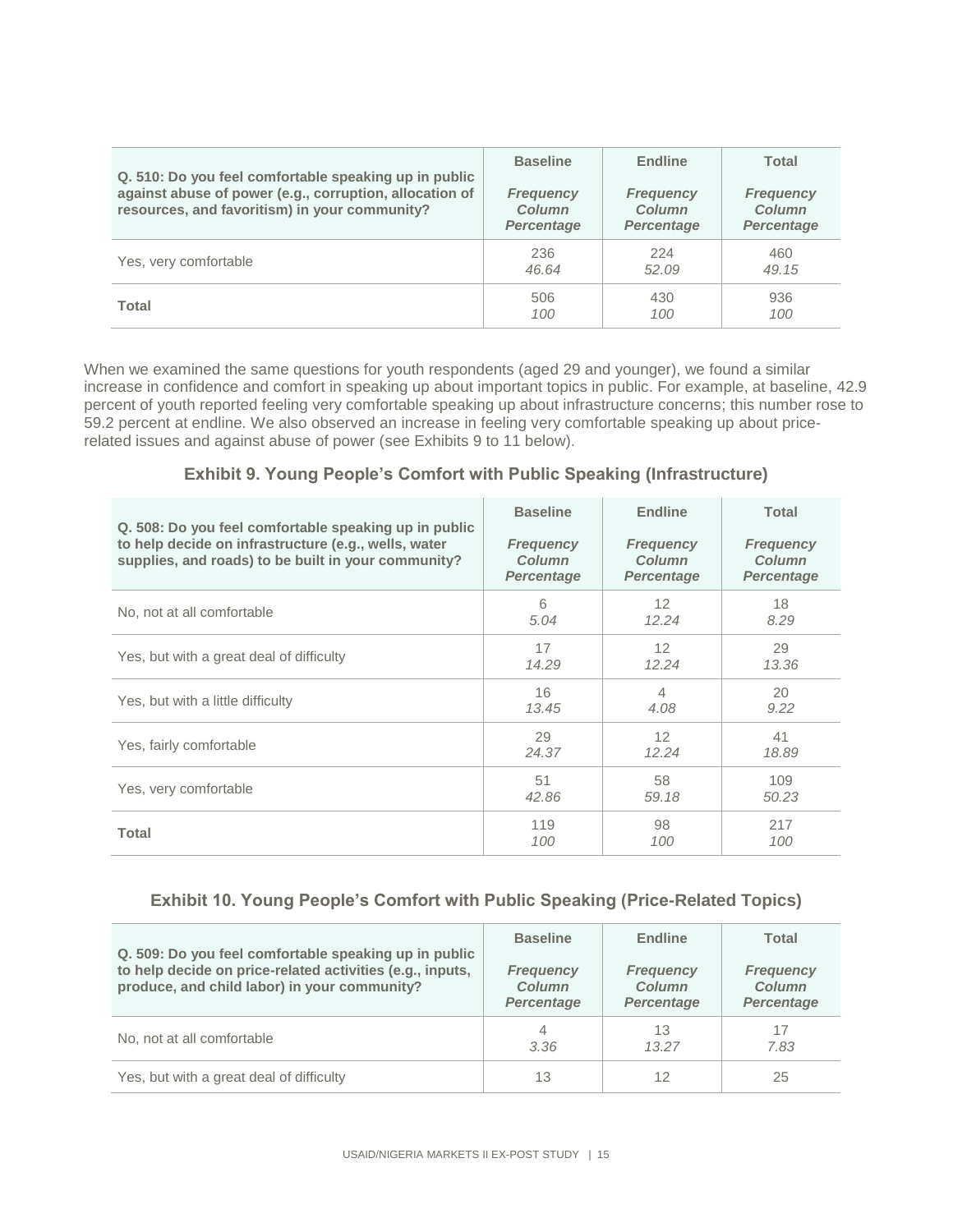| Q. 509: Do you feel comfortable speaking up in public<br>to help decide on price-related activities (e.g., inputs,<br>produce, and child labor) in your community? | <b>Baseline</b><br><b>Frequency</b><br><b>Column</b><br><b>Percentage</b> | <b>Endline</b><br><b>Frequency</b><br>Column<br><b>Percentage</b> | Total<br><b>Frequency</b><br>Column<br><b>Percentage</b> |
|--------------------------------------------------------------------------------------------------------------------------------------------------------------------|---------------------------------------------------------------------------|-------------------------------------------------------------------|----------------------------------------------------------|
|                                                                                                                                                                    | 10.92                                                                     | 12.24                                                             | 11.52                                                    |
| Yes, but with a little difficulty                                                                                                                                  | 21                                                                        | 6                                                                 | 27                                                       |
|                                                                                                                                                                    | 17.65                                                                     | 6.12                                                              | 12.44                                                    |
| Yes, fairly comfortable                                                                                                                                            | 25                                                                        | $12 \overline{ }$                                                 | 37                                                       |
|                                                                                                                                                                    | 21.01                                                                     | 12.24                                                             | 17.05                                                    |
| Yes, very comfortable                                                                                                                                              | 56                                                                        | 55                                                                | 111                                                      |
|                                                                                                                                                                    | 47.06                                                                     | 56.12                                                             | 51.15                                                    |
| <b>Total</b>                                                                                                                                                       | 119                                                                       | 98                                                                | 217                                                      |
|                                                                                                                                                                    | 100                                                                       | 100                                                               | 100                                                      |

#### **Exhibit 11. Young People's Comfort with Public Speaking (Abuse of Power)**

| Q. 510: Do you feel comfortable speaking up in public<br>against abuse of power (e.g., corruption, allocation of<br>resources, and favoritism) in your community? | <b>Baseline</b><br><b>Frequency</b><br><b>Column</b><br><b>Percentage</b> | <b>Endline</b><br><b>Frequency</b><br><b>Column</b><br><b>Percentage</b> | <b>Total</b><br><b>Frequency</b><br><b>Column</b><br><b>Percentage</b> |
|-------------------------------------------------------------------------------------------------------------------------------------------------------------------|---------------------------------------------------------------------------|--------------------------------------------------------------------------|------------------------------------------------------------------------|
| No, not at all comfortable                                                                                                                                        | 10                                                                        | 18                                                                       | 28                                                                     |
|                                                                                                                                                                   | 8.4                                                                       | 18.37                                                                    | 12.9                                                                   |
| Yes, but with a great deal of difficulty                                                                                                                          | 14                                                                        | 11                                                                       | 25                                                                     |
|                                                                                                                                                                   | 11.76                                                                     | 11.22                                                                    | 11.52                                                                  |
| Yes, but with a little difficulty                                                                                                                                 | 13                                                                        | 3                                                                        | 16                                                                     |
|                                                                                                                                                                   | 10.92                                                                     | 3.06                                                                     | 7.37                                                                   |
| Yes, fairly comfortable                                                                                                                                           | 23                                                                        | 14                                                                       | 37                                                                     |
|                                                                                                                                                                   | 19.33                                                                     | 14.29                                                                    | 17.05                                                                  |
| Yes, very comfortable                                                                                                                                             | 59                                                                        | 52                                                                       | 111                                                                    |
|                                                                                                                                                                   | 49.58                                                                     | 53.06                                                                    | 51.15                                                                  |
| <b>Total</b>                                                                                                                                                      | 119                                                                       | 98                                                                       | 217                                                                    |
|                                                                                                                                                                   | 100                                                                       | 100                                                                      | 100                                                                    |

## **E. Increased Access to and Use of Technologies/Increased Human Capital**

We have used propensity score matching to estimate the effects of MARKETS II participation on farmers' access to technology and technology utilization (see Exhibit 12, next page). With endline survey data, we examined the effects of MARKETS II participation on receiving training on crop protection within the past year, using seed testing/germination testing, utilizing recommended improved seed varieties, following recommended plant spacing, applying inorganic fertilizer, and conducting field operations at recommended times. Additionally, we examined the link between MARKETS II participation and establishing nurseries, applying pest management practices, applying recommended soil and water conservation practices, and using irrigation. The variables that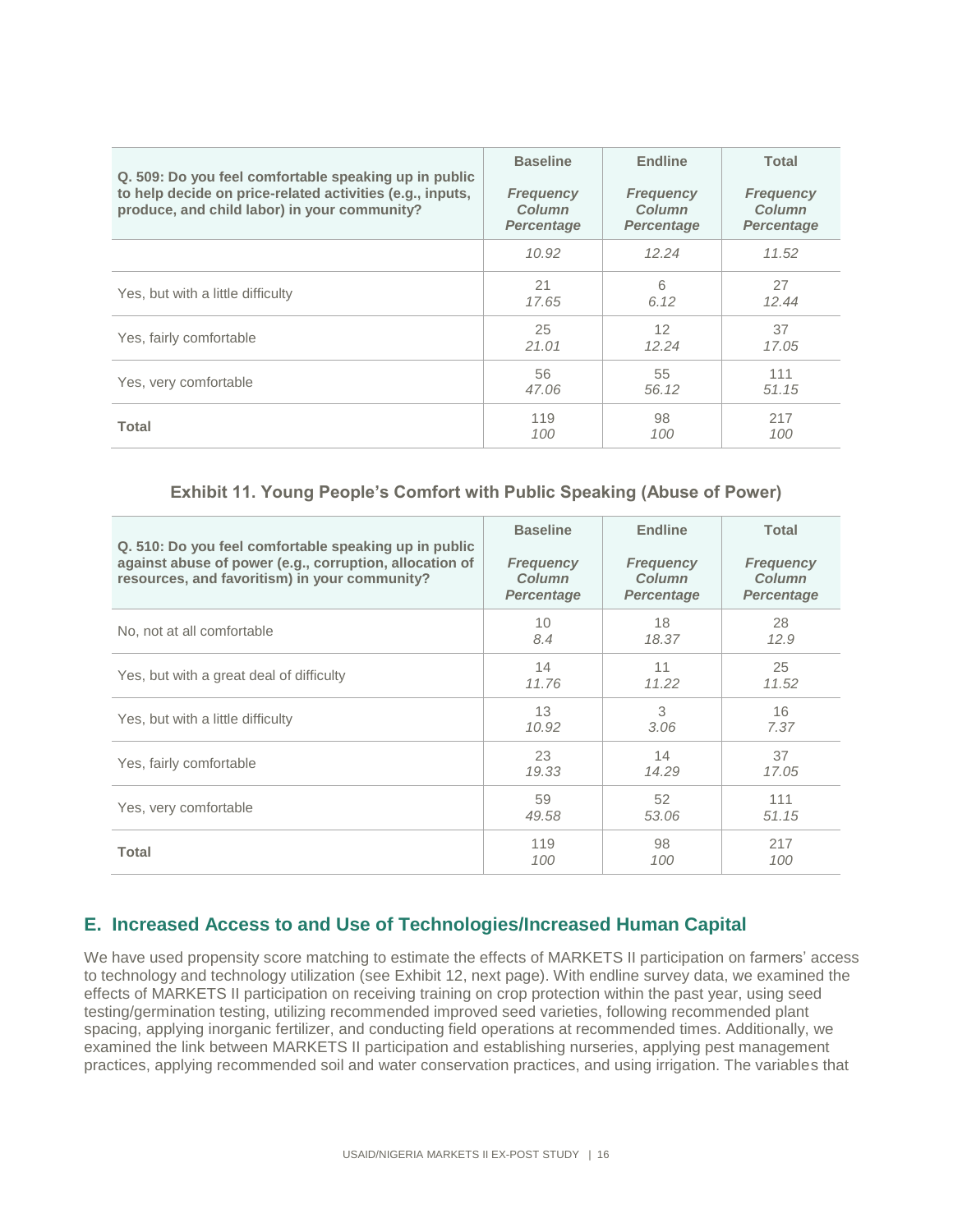we used for matching were indicator variables for youth (age group); male/female; and educational attainment at the senior secondary, vocational school, technical school, or university level.

#### **Exhibit 12. Propensity Score Matching Results: The Effects of MARKETS II Participation on Access to and Utilization of Agricultural Technologies**

| <b>Technology Variable</b>                                   | <b>Coefficient</b> | <b>Standard Error</b> | <b>T-STAT</b> | P >  z |
|--------------------------------------------------------------|--------------------|-----------------------|---------------|--------|
| Receiving training in<br>crop protection in the<br>past year | 0.567657           | 0.021076              | 26.93         | 0.000  |
| Using seed testing                                           | 0.087351           | 0.024906              | 3.51          | 0.000  |
| Using improved seeds                                         | 0.050018           | 0.025437              | 1.97          | 0.049  |
| Using recommended<br>spacing                                 | $-0.02062$         | 0.022677              | $-0.91$       | 0.363  |
| Applying inorganic<br>fertilizer                             | $-0.04155$         | 0.025098              | $-1.66$       | 0.098  |
| Applying operations at<br>recommended times                  | $-0.07424$         | 0.020986              | $-3.54$       | 0.000  |
| Establishing nurseries                                       | 0.004565           | 0.014698              | 0.31          | 0.756  |
| Applying pest<br>management<br>approaches                    | 0.010429           | 0.020561              | 0.51          | 0.612  |
| Applying soil/water<br>conservation (fertilizer)             | 0.010594           | 0.007115              | 1.49          | 0.137  |
| Using irrigation                                             | 0.031151           | 0.01515               | 2.06          | 0.04   |

Note: Propensity score matching results for the effect of being a MARKETS II farmer on the likelihood of receiving training or practicing one of these approaches were matched upon the following variables: youth dummy, male/female, education (as measured by dummy variables for university, senior secondary, and vocational educational attainment).

Overall, propensity score results show that at project close (when the final survey was fielded), participation in a MARKETS II farmers' group was associated with statistically significant (at the 95 percent confidence level) increases in access to crop-protection training (56 percentage points higher than non-MARKETS II farmers), as well as increases in using seed tests (8 percentage points higher), utilizing improved seeds (5 percentage points more likely), and using irrigation (3 percentage points higher). For other agricultural technologies and approaches, we did not observe statistically significant differences between MARKETS II farmers and non-MARKETS II farmers (indirect beneficiaries). However, for one indicator, namely applying operations at the indicated time, MARKETS II farmers were 7 percentage points less likely to follow the recommended timings for operations. Since these propensity score matching results matched upon a dummy variable for sex, as well as a dummy variable for youth farmers, the average effects found apply to female and youth farmers.

On the qualitative side, focus groups and key informant interviews revealed trends in technology access and uptake: MARKETS II technology and farming practices continue to be disseminated formally by state and nongovernment actors and informally by former beneficiaries. In addition, youth are investing in themselves and creating niche business opportunities by providing services at specific points along the value chain, spreading technology in their communities via their businesses.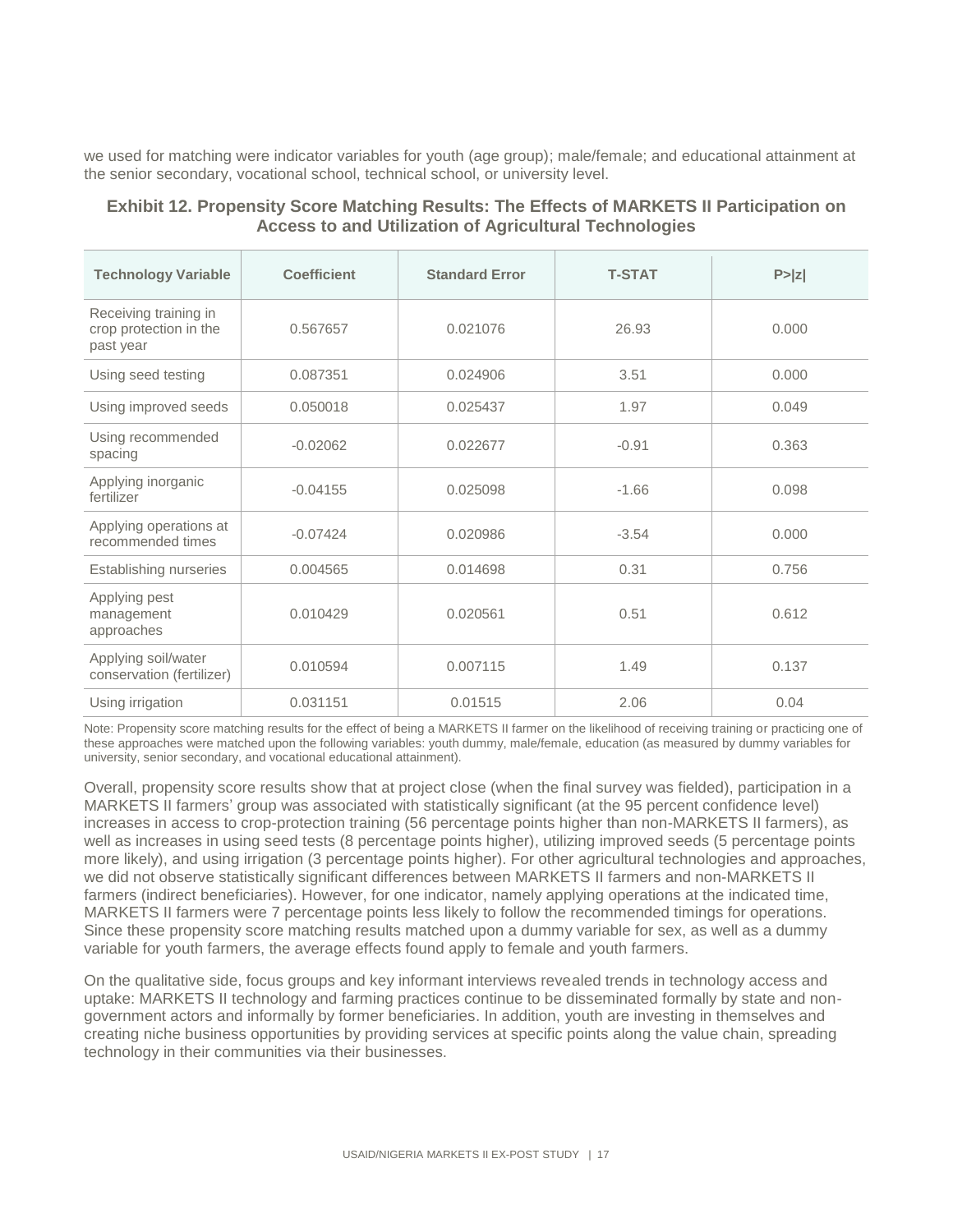Since MARKETS II closed, states have made some effort to formalize the spread of improved practices and technologies. Two farmers' groups in Kebbi told us they provided demonstration training to other states' farmer representatives, as well as visiting officials. A male farmer in Kebbi stated, "In fact, the state used our group as a reference point in rice farming... As a result, Zamfara and Gombe state governments sent farmers' representatives from their states to learn dry season rice farming from us." A male farmer in another group in Kebbi said, "We have spread [seed transplanting] technologies even outside Kebbi state. I was one of the lead farmers that was selected by the state to teach farmers in Imo state [southern Nigeria] on rice production. The farmers in that state were appreciative, as they simply didn't know the best practices in rice cultivation."

In addition, several key informant interviews with Agricultural Development Program (ADP) extension agents revealed their continued state-mandated involvement in training rice farmers outside Kebbi. An extension agent in Kebbi said, "I have been to Imo state to train rice farmers. We were asked by our state government to provide technical training for the farmers in Imo and Niger states. I trained 150 extension agents and 500 farmers in Imo." Another extension agent (a rice specialist) in Kano was sent to train farmers in Yobe, Borno, and Jigawa states: "I learned the [rice] production and marketing process [from MARKETS II]. In addition to that, I was engaged by Yobe, Borno, and Jigawa states to train farmers on rice production... I have done training of trainers for 500 in Borno, 250 in Yobe, and 250 in Jigawa." State efforts to showcase MARKETS II farming groups' best rice cultivation practices signals the important influence these practices have had on state agriculture, as well as the government's increased prioritization of rice as Nigeria's flagship crop in recent years. It also demonstrates the status that MARKETS II rice farmers now hold as experts and educators in their line of work.

Extension agents have also trained non-networked farmers in their day-to-day jobs without traveling to other states. A female soybean extension agent in Kaduna expanded her reach, stating, "I shared what I learned with many non-MARKETS II farmers, and other extension agents have done the same. The farmers are adopting the MARKETS II technologies and on a scale of 10, they score 7. They are still trying to catch up with MARKETS II farmers because the MARKETS II-trained farmers also keep improving. My colleagues have also continued to reach non-MARKETS II farmers in the state, especially in the communities where they are resident. The extension agents have also acknowledged that non-networked farmers are rapidly adopting technologies like proper fertilizer application and plant spacing." A representative from Labana Rice Mills (a processor that MARKETS II linked to networked farmers' groups) added, "The technology promoted by MARKETS II in rice farming is being copied by non-MARKETS II farmers, and so we get high-quality grains from them. In addition, MARKETS II-trained farmers have continued to expand their production."

In addition to disseminating their knowledge beyond their home state and to non-networked farmers locally, extension agents and service providers continue to be hired by other non-governmental projects after MARKETS II closed. One male farmer in Kebbi said, "NIRSAL and CARI [the Nigeria Incentive-Based Risk Sharing System for Agricultural Lending and the Competitive African Rice Initiaitve, two new farming projects] trained us in rice production and incidentally, NIRSAL used the same MARKETS II training manuals and former trainers to train us, while CARI did not bring anything different from what we already knew, so they only refreshed us." A service provider for extension work under MARKETS II in Benue also highlighted how he continues to benefit from project connections: "I am also a beneficiary because my new job with IITA [International Institute of Tropical Agriculture] is a result of the visibility and experience I received from MARKETS II partnering with Egalf Ventures Ltd." The capacity building that service providers and extension agents gained through MARKETS II has given them the experience and expertise to improve their chances of being hired by other projects for their agricultural expertise.

Former MARKETS II beneficiaries are also disseminating technology via informal channels, creating a "spillover effect" into communities that continue to benefit indirectly from MARKETS II support. One adult male farmer in Kebbi cited farm laborers who have shared MARKETS II practices on the job: "We not only shared practices like line planting with other farmers, but even our laborers after working on our farms spread the technologies when they are engaged by other farmers, who hired them because they saw the good results we get on our farms. As a result, even millet farmers in Jega now use correct spacing." Networked farmers who employ laborers train them on MARKETS II best practices. These laborers then informally spread the practices to other farms and laborers.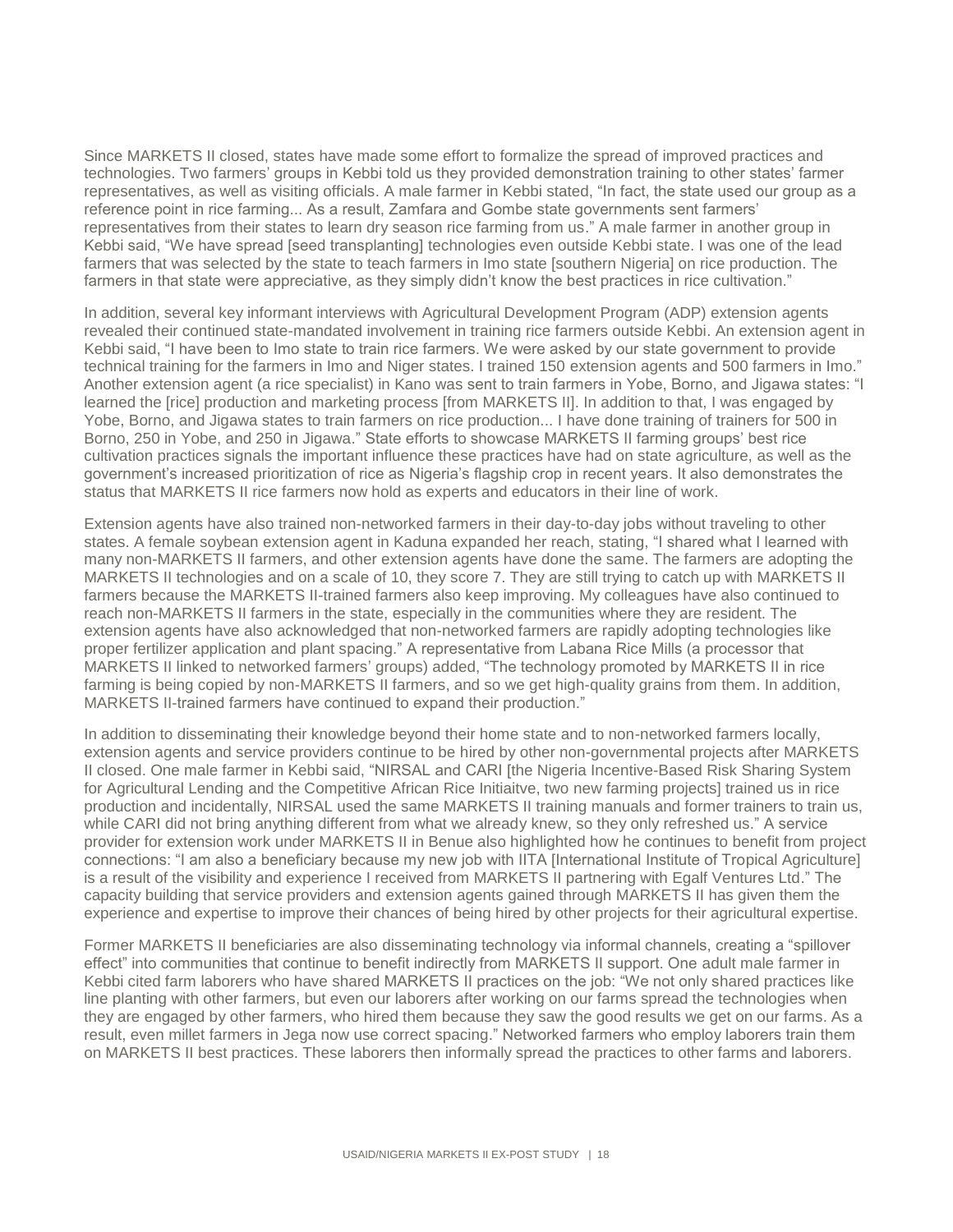Several farmers' groups also cited a sense of communal responsibility in their decision to share practices and technologies. An adult male farmer in Kebbi said, "I personally have trained more than 50 non-networked farmers within the community. After seeing the vigorous crop on my demo farm and the higher yield after harvest, those who initially told us that transplanting one seedling was risky came to ask how we are doing it, and we shared the knowledge with them." For sorghum production in Kano, farmers trained young college students for free. An adult male farmer in Kano explained, "Students on attachment came from Audu Bako College of Agriculture to Kiru farmers for training on sorghum production. They did not pay us. It is part of our social responsibility." A farmers' group chairman in Kebbi also noted, "We have trained non-networked farmers in Kardi, Randani, and Harasawa [neighboring villages] in these technologies. They did not have to pay, and we didn't ask them to, because we also learned the technologies without paying. Now, all these improved practices are widespread."

Even a non-networked female farmers' group cited how MARKETS II indirectly influenced their farming practices. One female farmer in Kebbi said, "Prior to 2016, we were planting local varieties of rice, but in 2016, we started planting Faro 44 introduced to us by our chairperson. The chairperson knew about MARKETS II through a family member that belonged to a MARKETS II-networked group in town. It was from him that she got the knowledge of planting Faro 44 and other technologies, which she shared with her members." Although these women were not formally networked as MARKETS II beneficiaries, they benefited from this spillover effect, in which networked farmers informally spread improved technologies via their community and family networks.

Focus groups also highlighted increased youth investment in their own education, as well as increased engagement in niche areas along agricultural value chains. One young man in Kebbi said he was investing in his own education with additional income from farming and other assets: "Before MARKETS II, I could not further my education beyond high school; during MARKETS II, I made some money and enrolled in Waziri Umaru Polytechnic. I have completed my diploma program. After MARKETS II, I have enrolled in the same school to complete my Higher National Diploma. My education in a higher institution is self-sponsored using funds I earned from my farms." Other youth have taken advantage of the increasingly profitable agriculture sector by creating businesses for themselves as special service providers (e.g., fertilizer or urea super granule applicators and transplanters) along the value chain. A young man in Kano said, "I attended training at IITA to learn how to spray agrochemicals. I have trained 20 other youth in this community, so we have youth who earn a living from spraying agrochemicals on farms, in addition to owning our own farms." Another young man in Kebbi explained how he earns additional income by providing a niche service: "I transplant for other farmers at 200 NGN per 20 square meter basin. I earn as much as 1,000 NGN in a day transplanting for people." These activities along the value chain have helped alter the flow of rural-urban youth migration. More and more youth are remaining in their rural villages where they can make a better living than in the city. According to an adult male farmer in Kano, "Before MARKETS II, most of our youth go to the city during the off season. Now they stay to invest their profit from rice farming into other businesses and tangible assets."

### **F. Sustained and Evolving Market Linkages**

Focus groups and key informant interviews also highlighted sustained and evolving market linkages one year after MARKETS II closed. For example, a group of sorghum-growing farmers in Kiru have expanded sales now to five companies. One male farmer in the group stated, "ICRISAT, Golden Flour Mills, Honeywell Flour Mill, Flour Mills of Nigeria, and Northern Flour Mills have worked with us since the end of MARKETS II." Not only has the group maintained its relationship with Honeywell, it has also developed business partnerships with other processors, expanding its potential sources of additional income. Another Kano sorghum group now supplies to two additional companies in the region, Premier Seed and Mirage. These relationships reflect MARKETS II groups' market linkage expansion, in addition to increased competition and market demand.

Such market linkages continue to evolve as the market changes. Overall, demands are higher in 2018 compared to the beginning of MARKETS II for rice, sorghum, maize, and soybean, especially since cross-border smuggling has decreased in recent years, building local demand for rice. Protectionist policies implemented by the Nigerian government complemented MARKETS II-facilitated linkages between smallholder farmers and processors,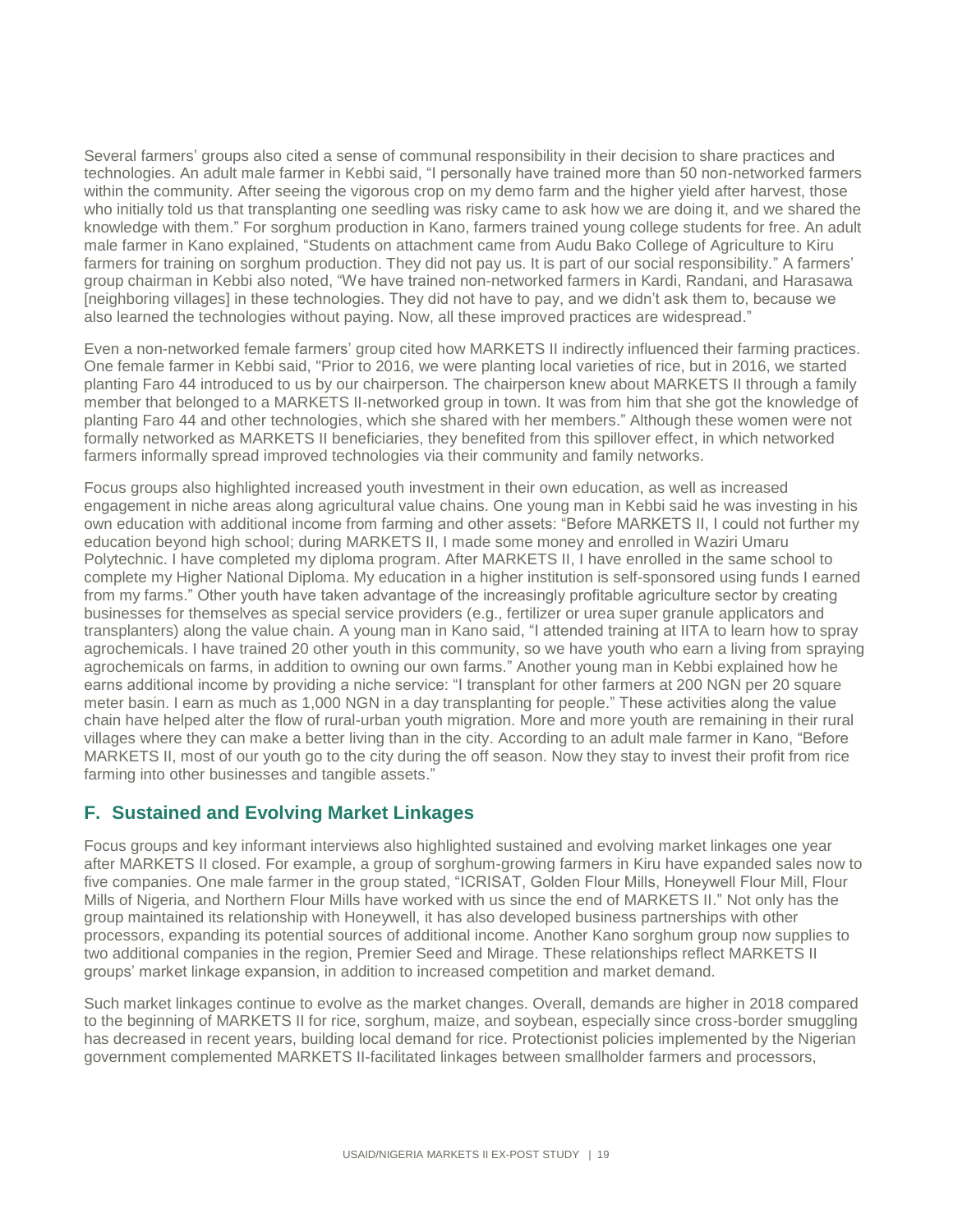helping to sustain them beyond the project. In 2015, the Nigerian government banned brown rice imports, allowing local processors to further develop a market base and sustain essential connections to farmers' groups.

These government policies, complemented by MARKETS II practices, may have contributed to overall increased demand for small-scale processing. This has also created new buyers. Key Nigerian processors like West African Cotton Company Limited (WACOT) and Labana continue to work with farmers' groups, yet these relationships have evolved as the market changed over the past two years. A male farmer in a farmers' group in Kebbi described continued financial support from WACOT and Lift Above Poverty Organization (LAPO), a microfinance institution: "During and after MARKETS II... LAPO and WACOT also gave us fertilizer. After the dry season harvest, we repaid LAPO and WACOT with our grains at the current rate. They deduct the loan value and pay us our balance."

Other farmers' groups, however, have changed their relationships with MARKETS II-facilitated partnerships to better respond to the open market's profitability. A women's group participant in Kebbi said, "We have actually become competitors with Labana, so we have very little to do with them. We also exhaust our paddy that we sometimes must buy from the open market to process... We buy an average of 1 ton per week for processing." Women from the Tungar Hauni Women's Rice Cooperative have become buyers for processors and mills, creating a "middle-man" system for themselves. This business decision suggests that the value of access to rice for the mills is quite high.

While market linkages with processors have evolved, there appear to be some challenges in further developing relationships with input providers to get seeds and agrochemicals. One ADP extension agent in Kaduna who worked with soybeans said, "Fertilizers and agrochemicals are not readily available. Seeds are available but there usually are not enough. Although the ADP does not sell inputs, farmers still come to us so we [extension agents] can link them to input dealers." This suggests that the market for inputs has not further developed, nor are input providers readily available for farmers in their communities. Farmers in Kano also said they increasingly buy their inputs from extension agents. One young female farmer said, "I have learned to source for improved seed variety and practice good post-harvest activities. I buy my seeds through the extension officers." While this could suggest that some extension agents are using their business acumen to pass along technology and provide inputs to add to their income, it could also signal a lack of availability of input providers, as discussed by the extension agent in Kaduna. Farmers still use extension agents as a resource for finding quality inputs.

#### **G. Food Security and Household Resilience**

To examine the links between MARKETS II and food security and household resilience, we conducted both quantitative and qualitative analyses. For quantitative analyses, we used the pooled baseline and endline surveys to estimate a set of linear probability models of the likelihood of answering positively to a question about food insecurity. The questions were:

- Was there a period during the months of March 2016 to February 2017 when you didn't have enough food for your household (produced or purchased)?
- In the past (four weeks/30 days), was there ever no food to eat of any kind in your house because of lack of resources to get food?
- In the past (four weeks/30 days), did you or any household member go to sleep at night hungry because there was not enough food?
- In the past (four weeks/30 days), did you or any household member go a whole day and night without eating anything at all because there was not enough food?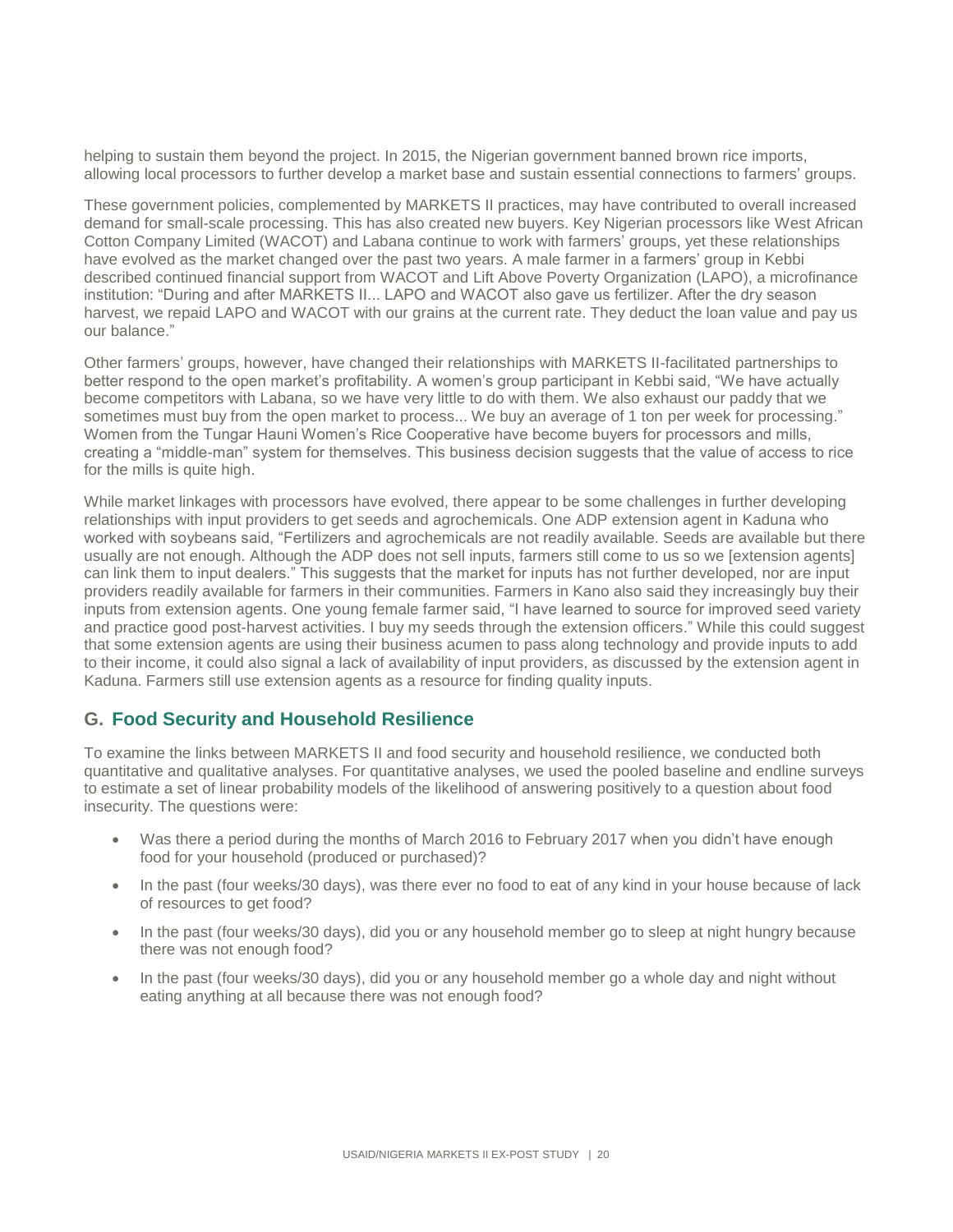|                                  | <b>Ever Not Had Enough</b><br>Food | <b>Ever Not Had Enough</b><br><b>Food Within the Past</b><br><b>Four Weeks</b> | <b>Ever Gone to Sleep</b><br><b>Hungry Within the</b><br><b>Past Four Weeks</b> | <b>Ever Gone Without</b><br><b>Food for a Whole</b><br>Day |
|----------------------------------|------------------------------------|--------------------------------------------------------------------------------|---------------------------------------------------------------------------------|------------------------------------------------------------|
|                                  | <b>Coefficient</b>                 | <b>Coefficient</b>                                                             | <b>Coefficient</b>                                                              | <b>Coefficient</b>                                         |
|                                  | <b>STD. Error</b>                  | <b>STD. Error</b>                                                              | <b>STD. Error</b>                                                               | <b>STD. Error</b>                                          |
| <b>DFinal</b>                    | $-0.0637036$ ***                   | $-0.0539174$ ***                                                               | $-0.0685914$ ***                                                                | $-0.0649183$ ***                                           |
|                                  | 0.0167434                          | 0.0144645                                                                      | 0.0131152                                                                       | 0.0119298                                                  |
| <b>DYouth</b>                    | 0.0097844                          | $-0.0469101*$                                                                  | $-0.0000133$                                                                    | $-0.0150359$                                               |
|                                  | 0.0309541                          | 0.0267364                                                                      | 0.0242423                                                                       | 0.0220512                                                  |
| <b>DMARKETS II Farmer</b>        | $-0.0892457$ ***                   | $-0.0426972$ ***                                                               | $-0.0274548$ **                                                                 | $-0.0098791$                                               |
|                                  | 0.0170593                          | 0.0147404                                                                      | 0.0133653                                                                       | 0.0121573                                                  |
| <b>DFemale</b>                   | $-0.0040659$                       | 0.0111982                                                                      | $-0.0081862$                                                                    | 0.0245178 **                                               |
|                                  | 0.0171542                          | 0.0148176                                                                      | 0.0134354                                                                       | 0.012221                                                   |
| <b>DVocPolyTech</b>              | $-0.030645$                        | $-0.0227915$                                                                   | $-0.0614245$ ***                                                                | $-0.0596178$ ***                                           |
|                                  | 0.0224832                          | 0.0194204                                                                      | $-0.0614245$                                                                    | 0.0160173                                                  |
| <b>DUniversity</b>               | $-0.068293$                        | $-0.0548618*$                                                                  | $-0.0784586$ ***                                                                | $-0.0802474$ ***                                           |
|                                  | 0.0344789                          | 0.0297809                                                                      | 0.0270029                                                                       | 0.0245623                                                  |
| <b>DSeniorSecondary</b>          | $-0.0057864$                       | $-0.027295$                                                                    | $-0.0442647$ ***                                                                | $-0.045169$ ***                                            |
|                                  | 0.0190664                          | 0.0164693                                                                      | 0.014933                                                                        | 0.0135833                                                  |
| Constant                         | 0.4389705 ***                      | $0.2721512$ ***                                                                | 0.2369518 ***                                                                   | $0.185431$ ***                                             |
|                                  | 0.0135673                          | 0.0117205                                                                      | 0.0106272                                                                       | 0.0096667                                                  |
| Number of<br><b>Observations</b> | 3,864                              | 3,863                                                                          | 3,863                                                                           | 3,863                                                      |

#### **Exhibit 13. Pooled Regression Models (Linear Probability Models) of the Likelihood of Being Food Insecure**

Note: \*\*\* denotes statistical significance at the 1 percent level; \*\* denotes statistical significance at the 5 percent level; and \* denotes statistical significance at the 10 percent level.

The pooled regression results for the food security questions are displayed in Exhibit 13 above. Please note that DFinal denotes an endline observation; DYouth indicates a respondent 29 years of age or younger; DMARKETS II Farmer indicates a farmer who was part of a MARKETS II group; DFemale indicates a female respondent; and DVocPolyTech, DUniversity, and DSeniorSecondary are educational attainment dummy variables.

For each of the food security questions, we observe a statistically significant improvement in the food security situation over the life of the project. It ranges from 6.85 percentage points (gone to sleep hungry within the past four weeks) to 5.39 percentage points (not had enough food within the past four weeks). This improvement is relevant for both MARKETS II farmers and farmers who were not part of a MARKETS II-affiliated group. Secondly, for three of the four food security questions, being a MARKETS II farmer is associated with an additional statistically significant protective food security effect. This improvement in food security ranges from 8.92 percentage points (not had enough food over the previous year) to 2.74 percentage points (gone to sleep hungry within the past four weeks). Lastly, these effects consider the protective influence of education (and correlated variables like income and assets). We see a statistically significant effect for the education dummy variables, especially for the regressions about going to sleep hungry or going an entire day without food. Overall, these results support and provide evidence of MARKETS II's role in generating statistically significant improvements in household food security in the project implementation area. MARKETS II farmers' food security improvements were significantly higher (about double) those of non-MARKETS II farmers.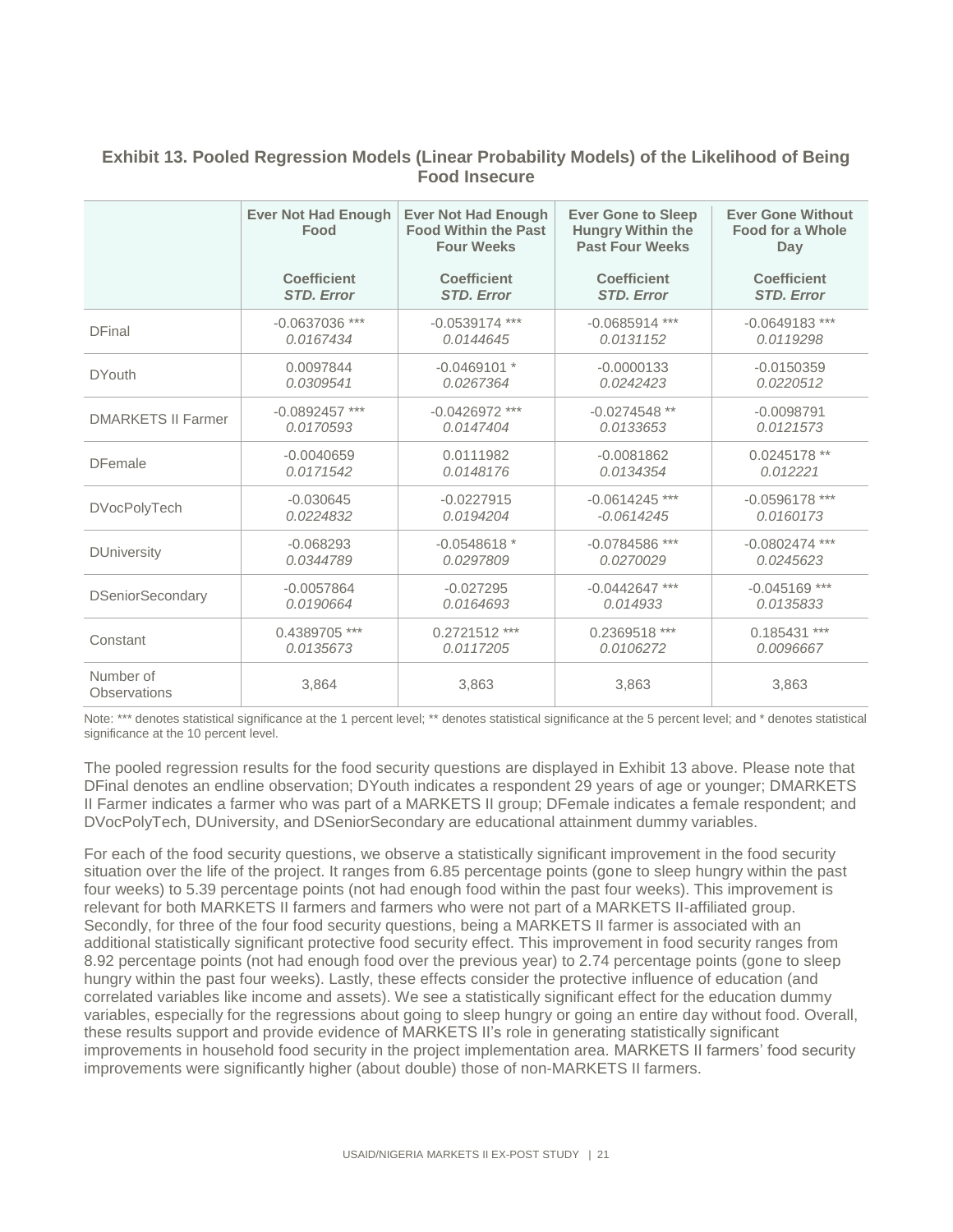Qualitative analyses yielded similar results. Farmers in our interview groups said they had enough harvest and diversified businesses to maintain food security at home one year after the project's end. A female farmer in a MARKETS II-affiliated farmers' group in Kano said her children are well-fed compared to before MARKETS II interventions: "Before MARKETS II, my family barely had enough food to eat. Six years later, there is food security in my home. My children are feeding well. There is enough food to sustain us until the next harvest season." Prior to MARKETS II interventions, food insecurity was the trend for agrarian families. During and after MARKETS II, interviewed farmers had progressed from subsistence farming to farming as a business — selling to the open market, making a profit on their harvest, and keeping enough food in storage to save for less-successful harvest periods. An adult female farmer in Kebbi said, "We store some of our grains for household consumption."

Across focus-group discussions, farmers also employed best agricultural practices and technologies on crops beyond the staple crops managed in MARKETS II training programs. These groups continue to diversify their food and nutrition sources by cultivating several crops instead of one. Members of one focus group in Kebbi explained that they employ some of the lessons they learned in rice farming to wheat. A male farmer in another focus group in Kebbi, which also learned about rice practices from MARKETS II, noted, "We introduced land preparation, use of seeds, and spacing in millet and sorghum, which we never did before."

Interviewed farmers in Kebbi said they better absorb risks related to intermittent climate shocks due to MARKETS II practices. Three farmer groups in Kebbi said they experienced a flood during the wet season this past year. One male farmer said, "Simply put, our current status can simply not be compared to where we were six years ago [before MARKETS II] and we pray never to go back. We have no difficulty in having food reserves throughout the year; even with flood this year, we still didn't have hunger." MARKETS II also trained rice farmers how to manage multiple harvests a year to increase their families' food reserves. A male farmer in another Kebbi group affected by the flood stated, "Despite the flood we experienced, we still have the last dry season harvest in store, so we are not worried." Among those we interviewed, rice farmers continue to cultivate both wet- and dry-season rice to secure two or three annual harvests instead of just one, contributing to continued food security at home.

In addition, the all-women's farmers' groups we interviewed built their financial resilience through formal and informal savings programs. A farmer from one all-women's rice cooperative in Kebbi said, "Our cooperative saves some with commercial banks and in-house saving and loans with weekly/monthly contributions. When a member needs assistance, this is the first port of call." Women are thus not entirely dependent on their husbands or fathers for household savings; they are diversifying their savings portfolio by creating informal loans within the cooperative and by saving with a commercial bank. If the commercial bank closes, it is likely they will still have access to some informal reserves within their cooperative. Another all-female cooperative cited the importance of pooled savings to help each other in times of financial duress. A women in the cooperative noted, "We make financial contribution as a cooperative to save for the rainy day. We use the funds to support members who are not able to buy the required inputs for the next farming season."

### **H. Yields**

We used descriptive statistics to display trends in yields for MARKETS II-affiliated farmers. We only examined rainfed and irrigated rice yields as recorded in the CYIS. According to the CYIS for rainfed and irrigated rice, the average yield of irrigated rice increased from 4.04 metric tons per hectare (MT/HA) in 2012 to 6.52 MT/HA in 2016, with the highest recorded at 6.6 MT/HA in 2015. Average yields also increased for rainfed rice (from 4.19 MT/HA in 2012 to 5.8 MT/HA in 2017; see Exhibit 14, next page). While data was recorded for 2016 rainfed rice and 2017 irrigated rice, the research team was unable to find completed datasets to aggregate data for this analysis.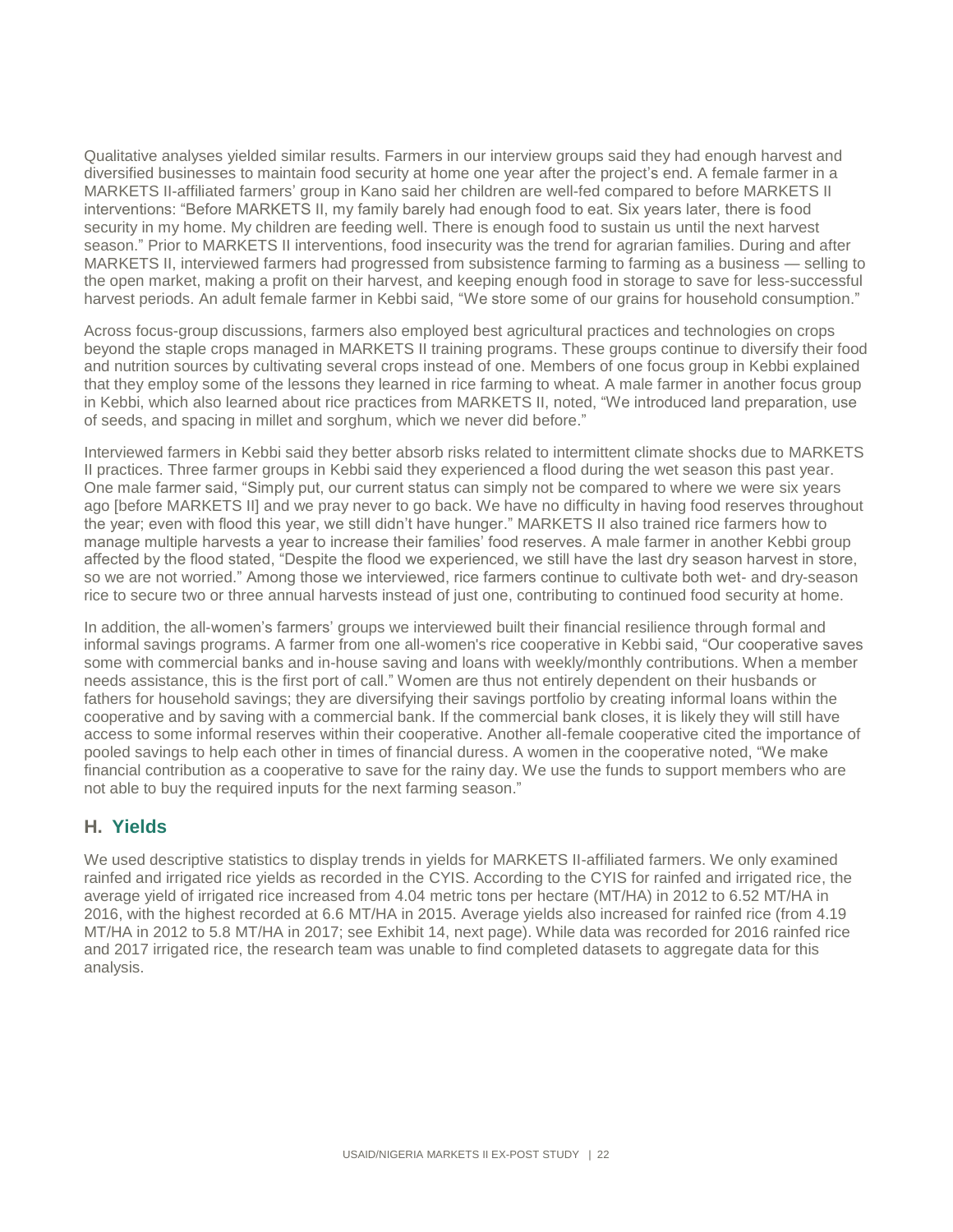

#### **Exhibit 14. Average Yields (MT/HA), Rainfed and Irrigated Rice (2012-2017)**

We also used descriptive statistics to identify trends in rainfed and irrigated rice yields from the CYIS among female farmers with less than one hectare of land, female farmers with one or more hectare of land, male farmers with less than one hectare of land, and male farmers with one or more hectares of land. There were no male observations in 2013, so it was not included in this analysis. Women with less than one hectare of land (likely more marginalized farmers) saw their yields increase by 60 percent on average, from 3.87 MT/HA in 2012 to 6.19 MT/HA in 2017 (see Exhibit 15 below).



**Exhibit 15. Average Yields (MT/HA) By Farmer Type, Rainfed Rice (2012-2017)** 

Irrigated rice yields also trend upward on average of 97 percent for all farmer types from 2012 to 2016 (see Exhibit 16, next page). No observations were recorded for women or men with less than one hectare in 2012,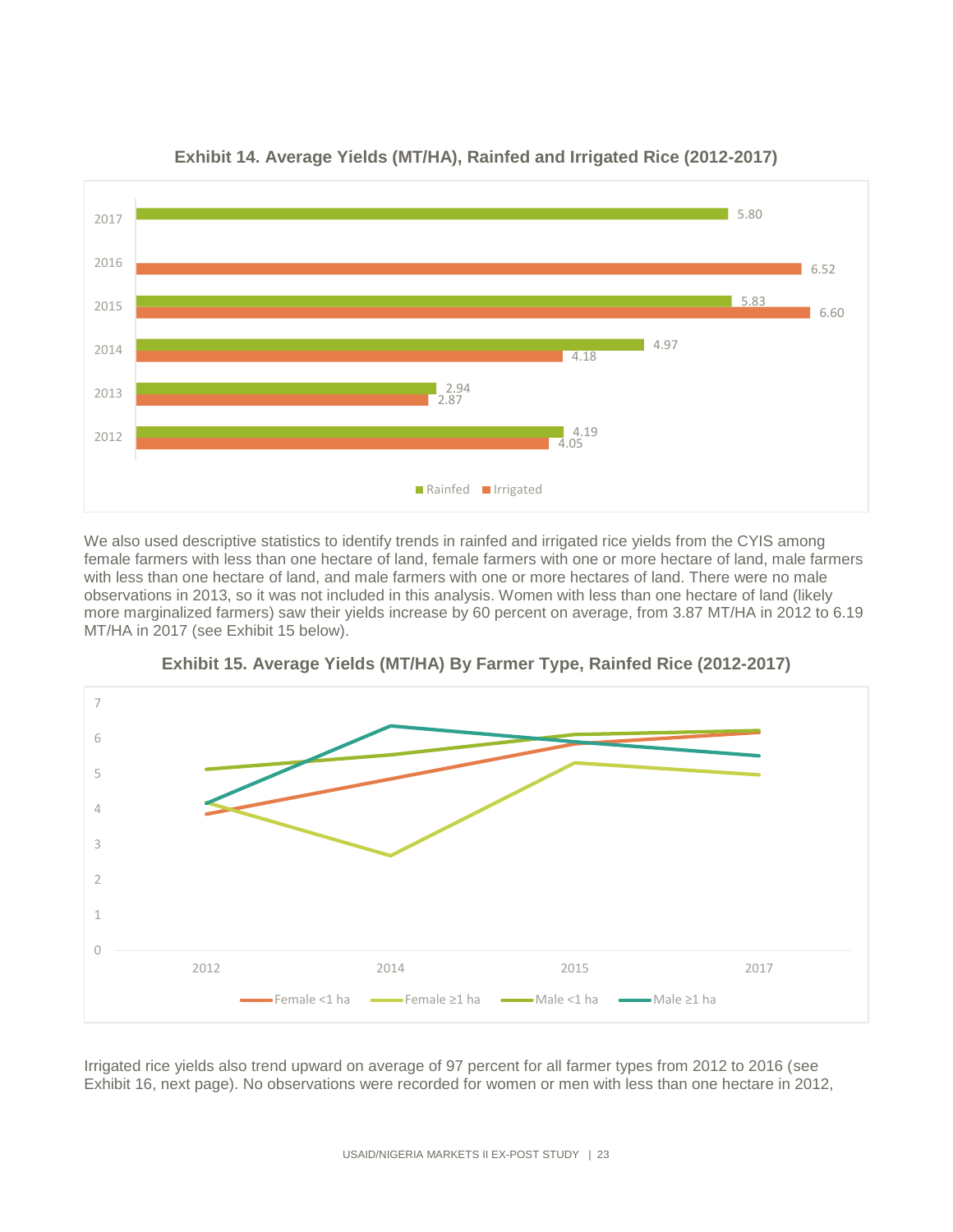putting the starting point at "zero." This could be because the project adapted to include more youth and women by altering the type of farmer eligible for assistance from "a farmer who owned one hectare or above" to "a farmer with less than one hectare." Men and women with less than one hectare reported a 141 and 132 percent improvement, respectively, surpassing men and women with one hectare or more at 58 and 56 percent improvement, respectively.



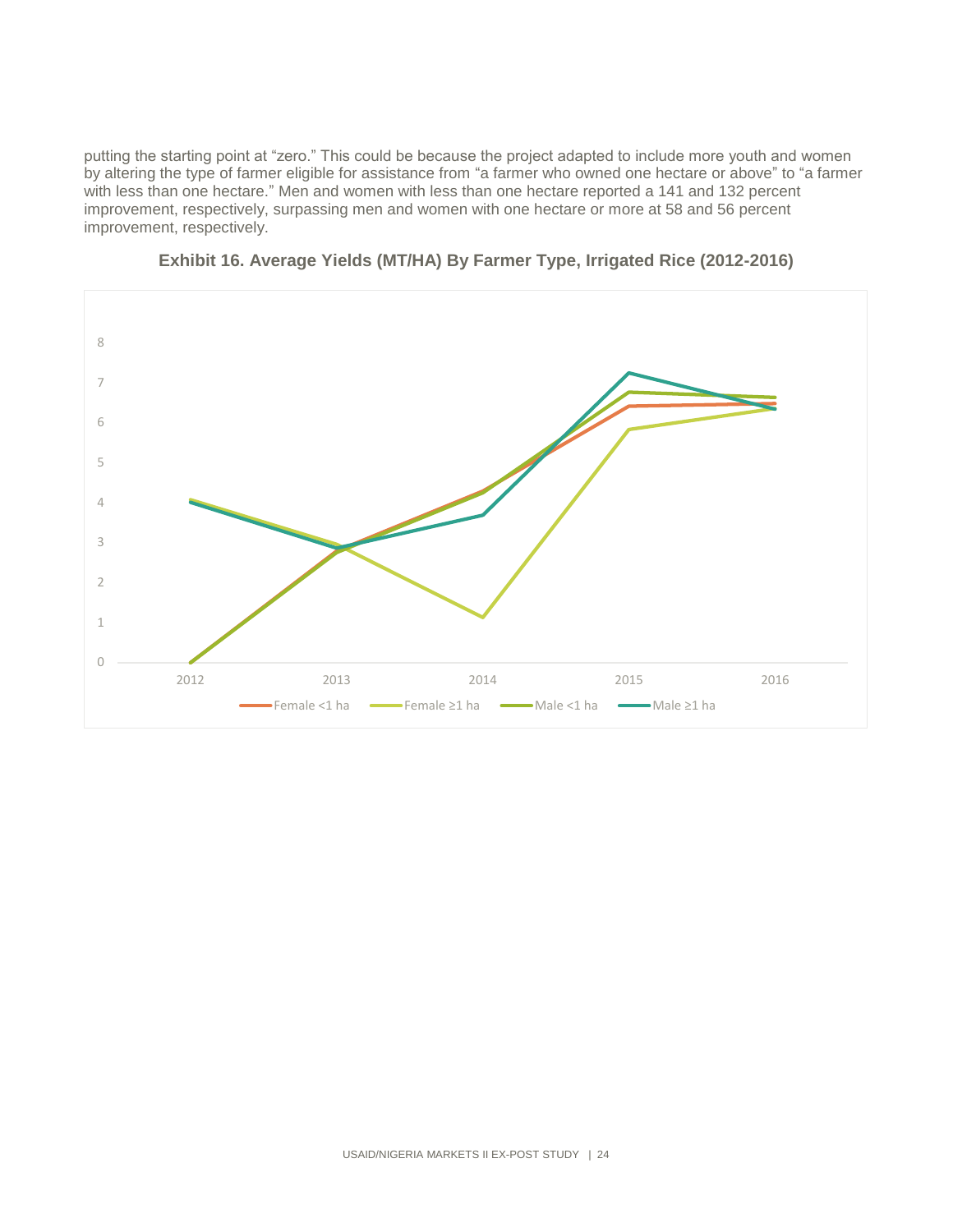# **DISCUSSION**

## **A. Gender and Youth Integration**

During project implementation, women and youth strengthened their participation along value chains, increased their productive resources, and became more empowered and financially independent. Project data showed an increase in women having the main responsibility for their value chain over the project period. Post-project, women became even more independent, increasingly shifting to maintaining sole responsibility for their agricultural work along the value chain.

After project closure, women and youth cited increased autonomy in financial ownership and decision-making. Women said they increasingly had enough money to send their children to school and support their family to be food-secure. Respondents cited a decline in rural-to-urban youth migration as youth increasingly made a living in agriculture, sometimes by providing services along the value chain or managing a plot of land themselves. In one instance, a widow described her ability to independently manage and grow her household's assets and income using lessons she learned through MARKETS II. Therefore, while the scope of this research was limited, we do see increased integration in agricultural markets, communities, and businesses among women and youth.

### **B. Resilience**

MARKETS II's life-of-project data and qualitative ex-post data tells the story of households' and individuals' evolving resilience to climate and economic shocks. Household food security improvements, technology adoption, income generation, increased productive resources, and market linkages were sustained one year later. Many respondents discussed their increased financial stability due to improved farming practices, crop diversification, and market linkages. Even after MARKETS II closed, individuals have maintained a stronger ability to respond to shocks, such as the flood in Kebbi in 2018. Men and women described purchasing equipment for their spouses to contribute to household income, a method to increase revenue streams and diversify in case of crop failure. Women are pooling their savings among all-female cooperatives, which can serve as informal financial assistance in times of economic duress. Men, women, and youth respondents discussed purchasing productive assets that continue to provide a return on investment, strengthening their ability to respond to intermittent shocks. Overall, household resilience increased during MARKETS II; this resilience remains one year after project closure.

### **C. Sustainability**

Our focus-group discussions and key informant interviews demonstrated that former networked farmers continue to use agronomic practices and technologies they learned from MARKETS II. The discussions also highlighted sustained market linkages and continued knowledge dissemination through formal state channels, private sector actors, and informal farmer and community-based networks. These actors value MARKETS II-recommended practices and linkages because they make economic and business sense.

While we attribute these successes to MARKETS II, government policies have also contributed to sustained market linkages during and after the project. The government's ban on brown rice imports has allowed MARKETS II linkages to thrive and evolve after project close. The government has also recently included fertilizer on its list of items that Nigerians cannot import. This could galvanize fertilizer-producing companies to meet farmers' demands, particularly now that many farming associations, especially those networked with MARKETS II, have identified fertilizer as an important component of their financial success. If these types of policies are reversed, we may see issues maintaining MARKETS II-facilitated linkages between processors and farmers' groups if imports become more profitable than local supply.

In addition, while there may be some regional variability in each state's ability to maintain the scale of extension services supported by MARKETS II, extension agent services remain a risk to sustainability. MARKETS II supported extension services' sustainability by upgrading the skills of frontline extension agents who cooperated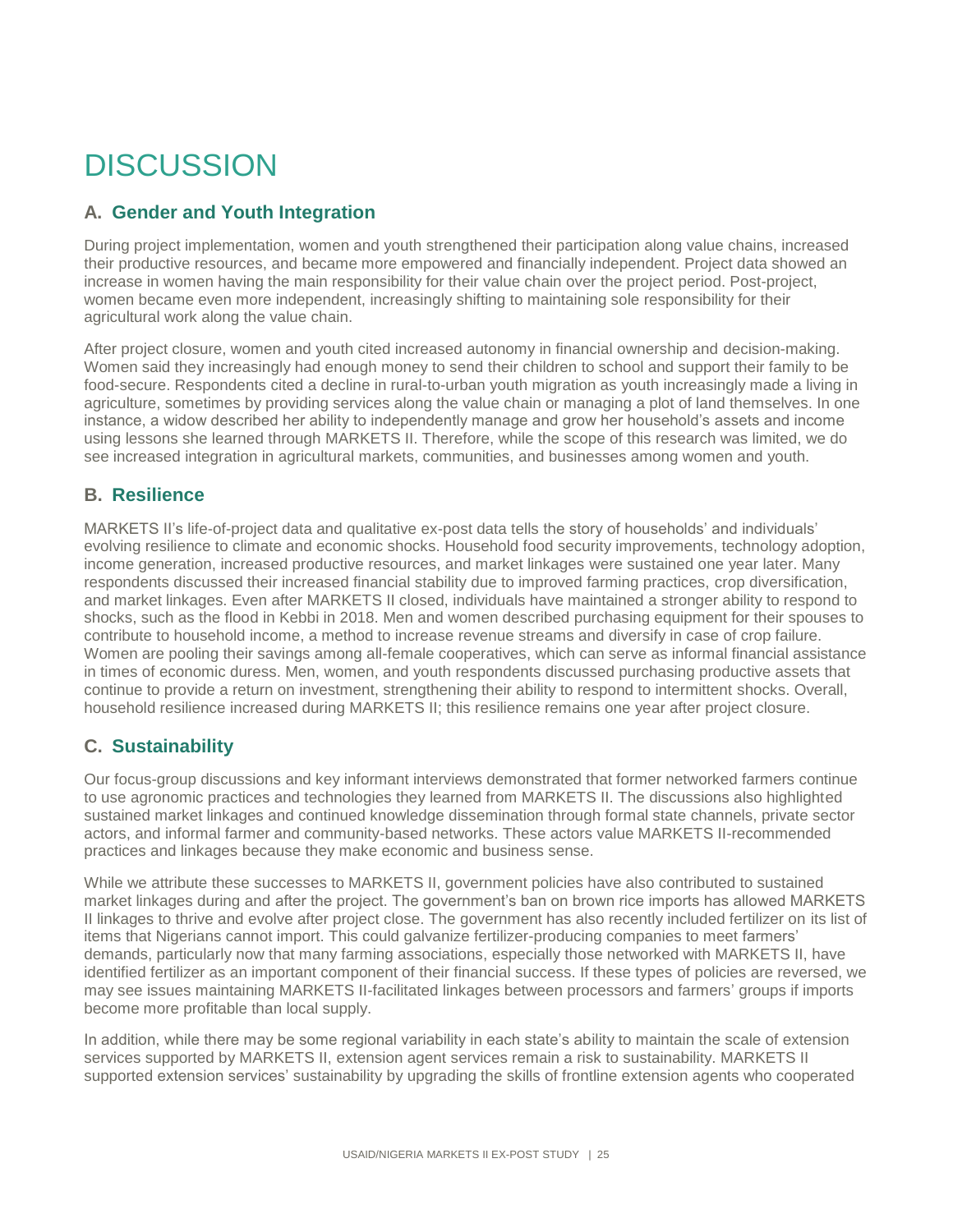with the project. Furthermore, key informant interviews revealed that farmers maintained connections with extension agents established in MARKETS II. Also, MARKETS II built links with private sources of information (including agro-dealers, buyers, and mills). These links were maintained to various degrees. According to key informant interviews with an extension agent in Kaduna and a service provider in Benue, these states do not have enough funding to maintain the extension agent levels driven by MARKETS II. In the diverse extension context of Nigeria, there is also a necessity for non-state actors to fill state gaps. One extension agent in Kebbi noted, "New programs like OXFAM, OCP Group, and NIRSAL are now working in the state, but whatever they do, they have not achieved what MARKETS II has done." International NGOs, to some extent, take up the mantle of providing ongoing training and extension services for rural farmers. However, to ensure long-term sustainability, the state, farmer-controlled associations, and farmer-based organizations should provide and fund these services.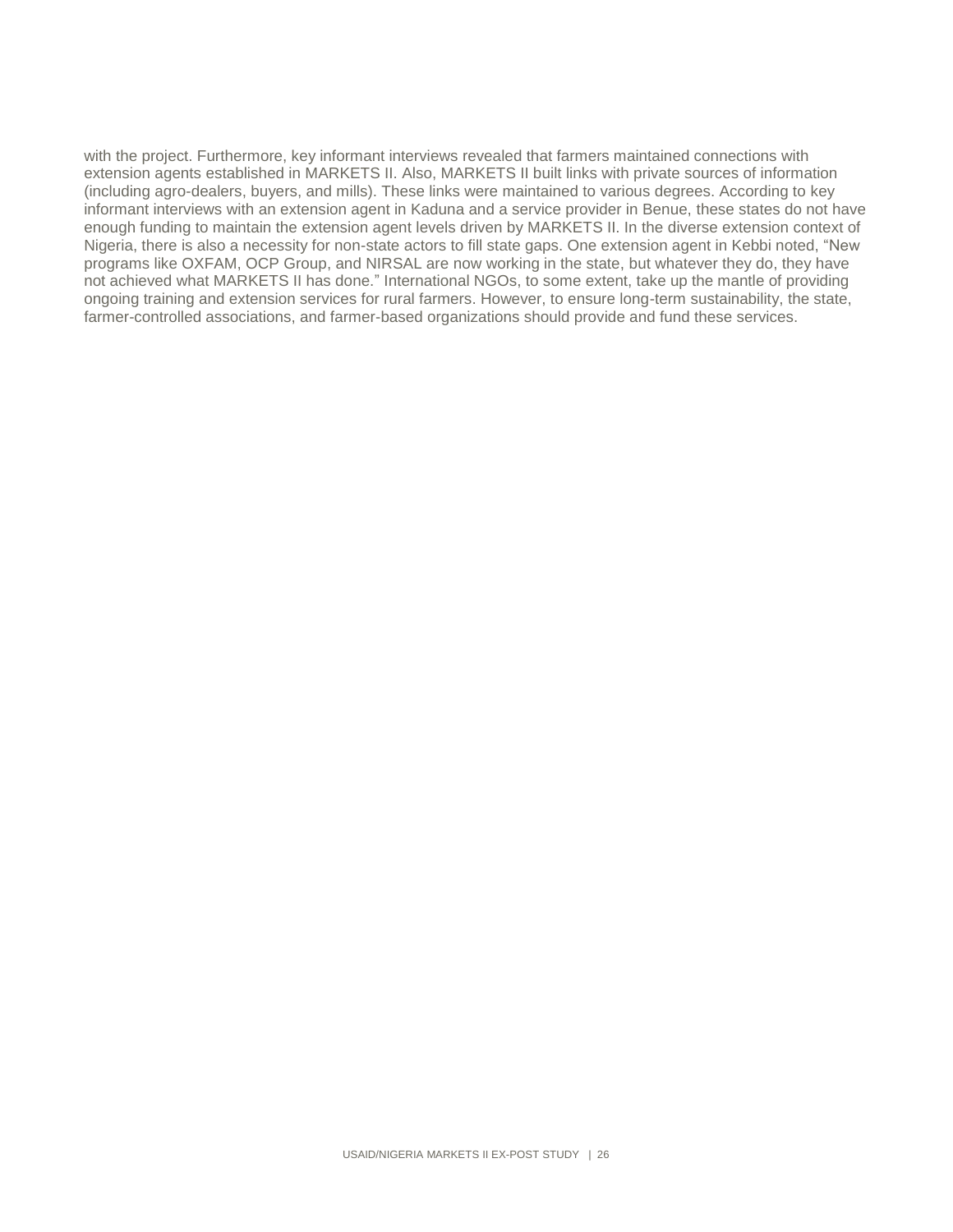## REFERENCES

Ashby, J., Hartl, M., Lambrou, Y., Larson, G., Lubbock, A., Ragasa, C., & Pehu, E. (2009). Investing in Women as Drivers of Agricultural Growth. World Bank, FAO, IFAD.

Bizikova, L., Waldick, R., & Larkin, P. (2017). Can We Measure Resilience? Reducing Agriculture's Vulnerability to Climate Change. IISD Briefing Note. Winnipeg, Manitoba, Canada: International Institute for Sustainable Development.

Carter, M. R., & Barrett, C. B. (2006). "The economics of poverty traps and persistent poverty: An asset-based approach." *The Journal of Development Studies*, pp.179-199.

Chicago Council (2011). Girls Grow: A Vital Force in Rural Economies. Chicago: The Chicago Council on Global Affairs.

Devaux, A., Torero, M., Donovan, J., & Horton, D. (2016). Innovation for Inclusive Value Chain Development: Successes and Challenges. International Food Policy Research Institute.

Donovan, J., & Stoian, D. (2012). 5 Capitals - A Tool for Assessing the Poverty Impacts of Value Chain Development. Rural Enterprise Development Collection No. 07 Technical Series. Technical Bulletin No. 55. Turriabla, Costa Rica: Tropical Agricultural Research and Higher Education Center, CATIE.

Feed the Future (2014, January 1). The Gender Integration Framework (GIF). Retrieved from AGRILINKS: https://www.agrilinks.org/library/gender-integration-framework-gif

Hartmann, A., & Linn, J. F. (2008). Scaling Up: A Framework and Lessons for Development Effectiveness from Literature to Practice. Washington: The Brookings Institution.

Hillesland, M. (2016). Causal Mapping of the Gender Integration Framework. Feed the Future.

IFAD (2011). Rural Poverty Report 2011. Rome: International Fund for Agricultural Development.

McKay, A. (2009). Assets and chronic poverty: background paper. Brighton: Chronic Poverty Research Centre.

Rozel Farnworth, C. (2011). Gender-Aware Value Chain Development. Accra: U.N. Women.

Rubin, D., Manfre, C., & Nichols Barret, K. (2009). Promoting Gender Equitable Opportunities in Agricultural Value Chains: A Handbook. USAID.

Scheirer, M. (2005). "Is Sustainability Possible? A Review and Commentary on Empirical Studies of Program Sustainability." *American Journal of Evaluation*, pp. 320-347.

USAID (2013, June). THE RESILIENCE AGENDA: Measuring Resilience in USAID. United States Agency for International Development.

USAID Feed the Future (2017a). Global Food Security Strategy Technical Guidance: Objective 2: Strengthened Resilience Among People and Systems. Retrieved from Feed the Future: [https://www.feedthefuture.gov/wp](https://www.feedthefuture.gov/wp-content/uploads/2018/03/GFSS_TechnicalGuidance_Resilience.pdf)[content/uploads/2018/03/GFSS\\_TechnicalGuidance\\_Resilience.pdf](https://www.feedthefuture.gov/wp-content/uploads/2018/03/GFSS_TechnicalGuidance_Resilience.pdf)

USAID Feed the Future (2017b). Global Food Security Strategy Technical Guidance: Increased Sustainable Agricultural Productivity. Retrieved from Feed the Future: https://feedthefuture.gov/lp/guidance-and-tools-globalfood-security-programs